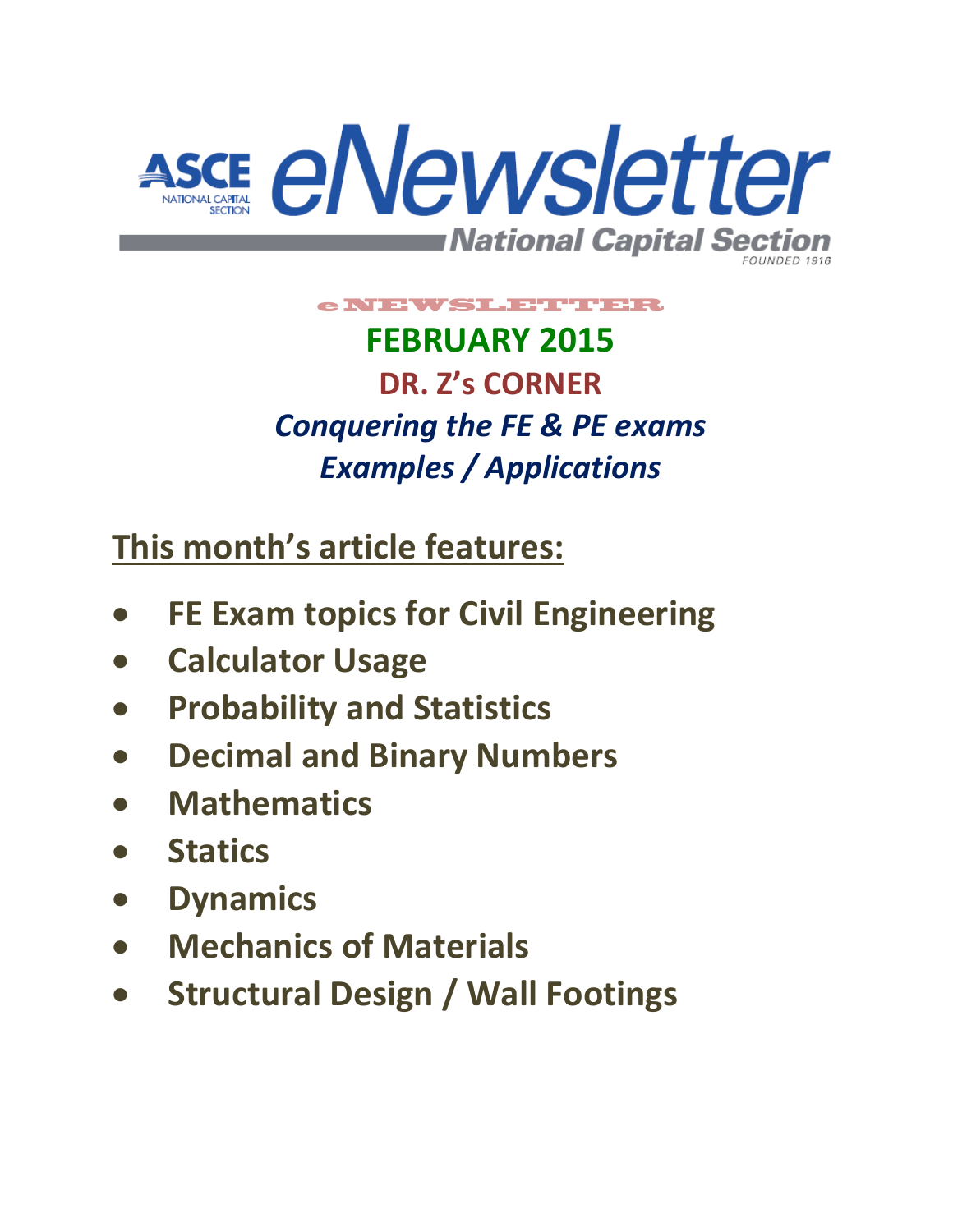# **FUNDAMENTALS OF ENGINEERING EXAM TOPICS / CIVIL ENGINEERING Computer-Based Test (CBT)**

# **Total Number of Questions: 110 Time: 6 hours**

The new Civil FE Computer‐Based Test (CBT) consists of 110 multiple‐choice questions (Each problem only one question) the examinee will have 6 hours to complete the test.

- **Mathematics** (Approx. 9 questions\*)
- **Probability and Statistics** (5 questions)
- **Computational Tools** (5 questions)
- **Ethics and Professional Practice** (5 questions)
- **Engineering Economics** (5 questions)
- **Statics** (9 questions)
- **Dynamics** (5 questions)
- **Mechanics of Materials** (9 questions)
- **Civil Engineering Materials** (5 questions)
- **Fluid Mechanics** (5 questions)
- **Hydraulics and Hydrologic Systems** (10 questions)
- **Structural Analysis** (8 questions)
- **Structural Design** (8 questions)
- **Geotechnical Engineering** (12 questions)
- **Transportation Engineering** (10 questions)
- **Environmental Engineering** ( 8 questions)
- \* Here the number of questions are the average values taken from the NCEES Reference Handbook (Version 9.1 / Computer-Based Test)

*ASCE‐111 ZEYTINCI SPRING 2015*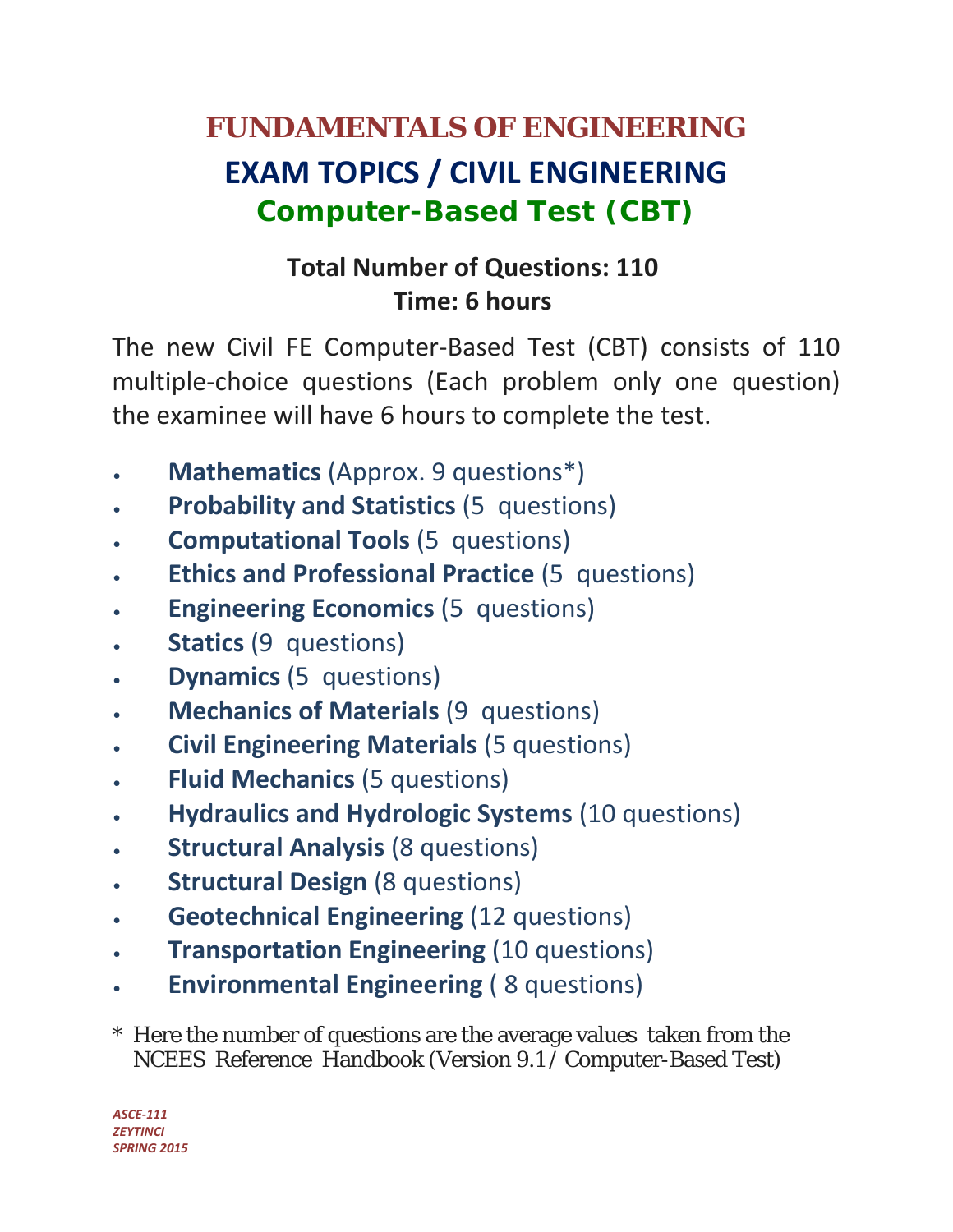# CASIO / *fx***-115 ES PLUS**

| <b>MODE</b>          | <b>SHIFT</b><br><b>SETUP</b> |
|----------------------|------------------------------|
| $(1)$ COMP           | $(1)$ Mth-IO                 |
| <b>CMPLX</b><br>(2)  | $(2)$ Line-IO                |
| <b>STAT</b><br>(3)   | $(3)$ Deg                    |
| $(4)$ BASE-N         | $(4)$ Rad                    |
| $(5)$ EQN            | $(5)$ Gra                    |
| <b>MATRIX</b><br>(6) | $(6)$ Fix                    |
| <b>TABLE</b><br>(7)  | $(7)$ Sci                    |
| <b>VECTOR</b><br>(8) | Norm<br>(8)                  |
|                      |                              |

#### **Frequently asked two Number Systems:**

1- Decimal Number System (base 10)

2- Binary Number System (base 2)

In Decimal System 10 different digits are used to create any number, but in Binary System only 0s and 1s are used to create any number

| <b>DECIMAL</b> | <b>BINARY</b> |
|----------------|---------------|
| $\overline{2}$ | 10            |
| 3              | 11            |
| 5              | 101           |
| 6              | 110           |
| 8              | 1000          |
| 9              | 1001          |
| 10             | 1010          |
| 12             | 1100          |
| 14             | 1110          |
| 15             | 1111          |
| 19             | 10011         |
| 25             | 11001         |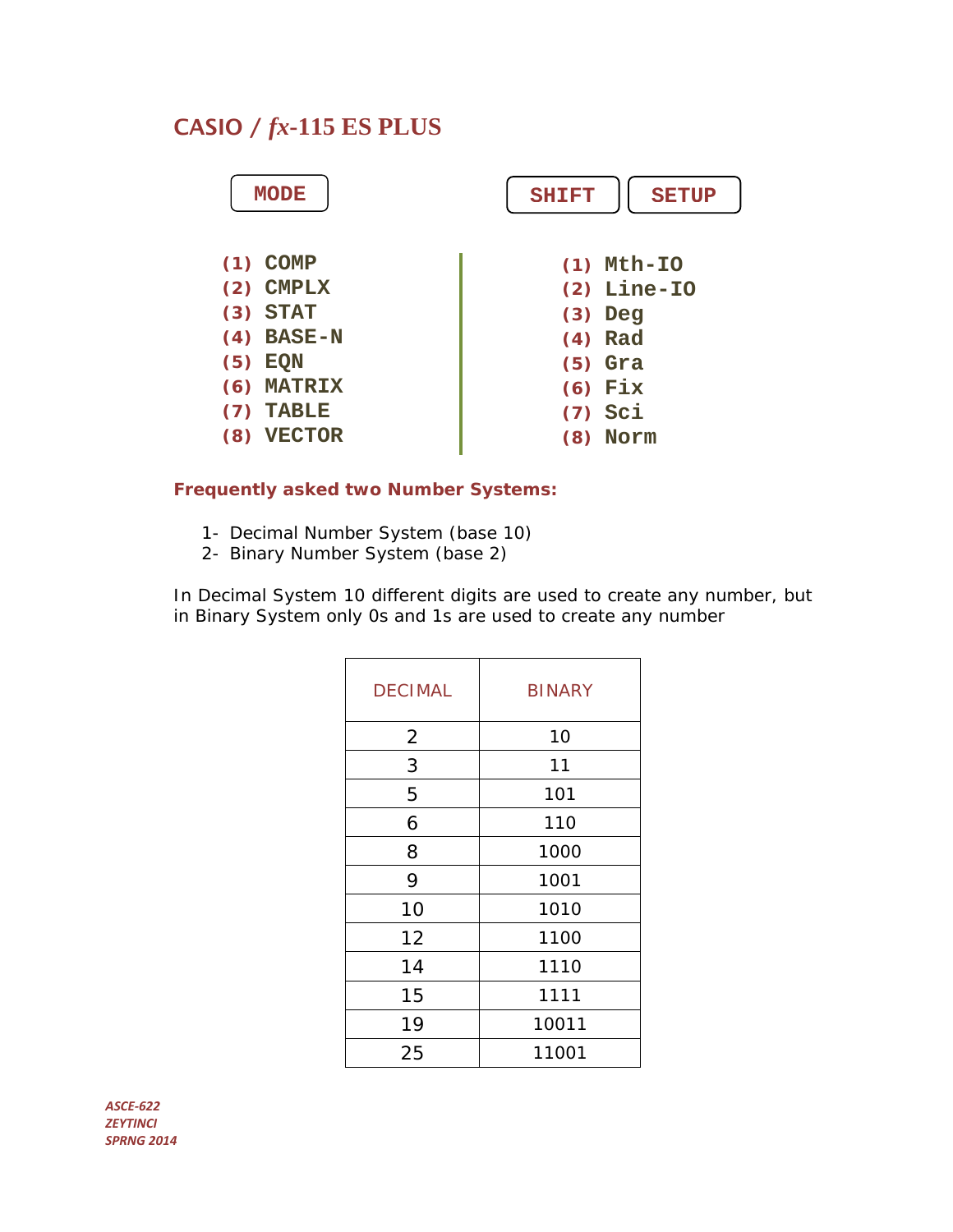# **NUMBER SYSTEMS BINARY & DECIMAL NCEES Reference Handbook, Page: 213**

## **Binary Number System:**

In digital computers, binary number system (the base‐2) is used. Conversions from BINARY to DECIMAL or from DECIMAL to BINARY can easily be done using the calculator. Binary (base‐2), decimal (base‐10).

# **Problem:**

Find the binary equivalent of decimal 25? Here, decimal is base‐10.

Turn on your calculator

- 1) Press MODE
- 2) Press "4"
- 3) Enter 25 and press " **=** "
- 4) Make sure to see 25 under **Dec** on the screen
- 5) Press SHIFT then "log"
- 6) Answer: 11001

## **Problem:**

Find the decimal equivalent of binary 1111?

Turn on your calculator

- 1) Press MODE
- 2) Press "4"
- 3) Press SHIFT then press "log" key
- 4) Enter 1111 and then press " **=** "
- 5) Make sure to see 1111 under **Bin** on the screen
- 6) Press SHIFT then hit "  $x^2$  " key
- 7) Answer: 15

*MATH‐126 ZEYTINCI FALL 2014*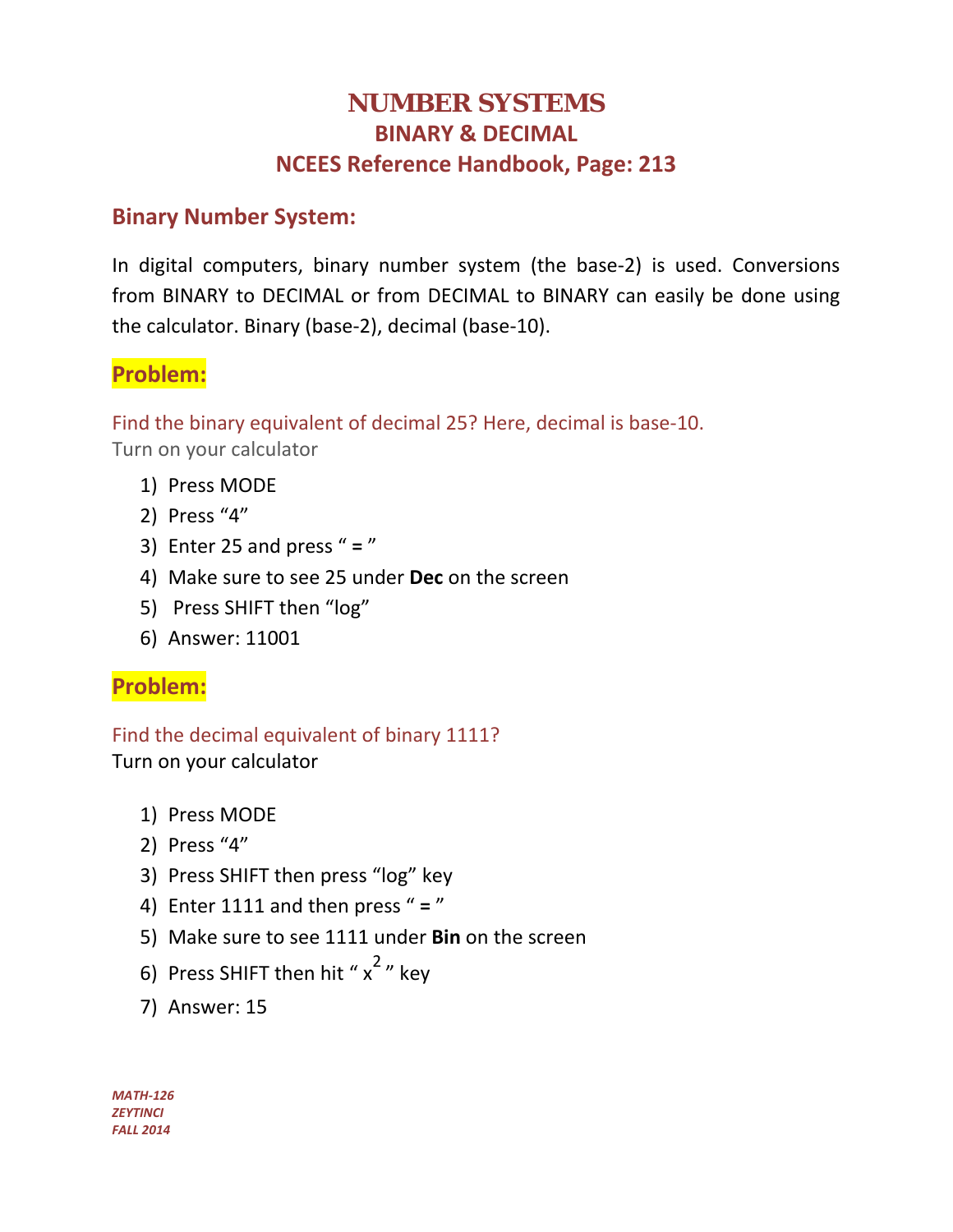# **BASIC RELATIONSHIPS**

**Mean**

$$
\overline{y} = \frac{\sum y_i}{n}
$$

# **Standard Deviation**

$$
s_y = \sqrt{\frac{\sum (y_i - \overline{y})^2}{n - 1}}
$$

# **Standard Deviation**

$$
s_{y} = \sqrt{\frac{\sum y^{2} - (\sum y_{i})^{2}/n}{n-1}}
$$

**Variance**

$$
S_y^2 = \frac{\sum (y_i - y)^2}{n - 1}
$$

# **Coefficient of Variation**

$$
c.v. = \frac{s_y}{\overline{y}} \times 100\%
$$

*STAT‐222 ZEYTINCI FALL 2014*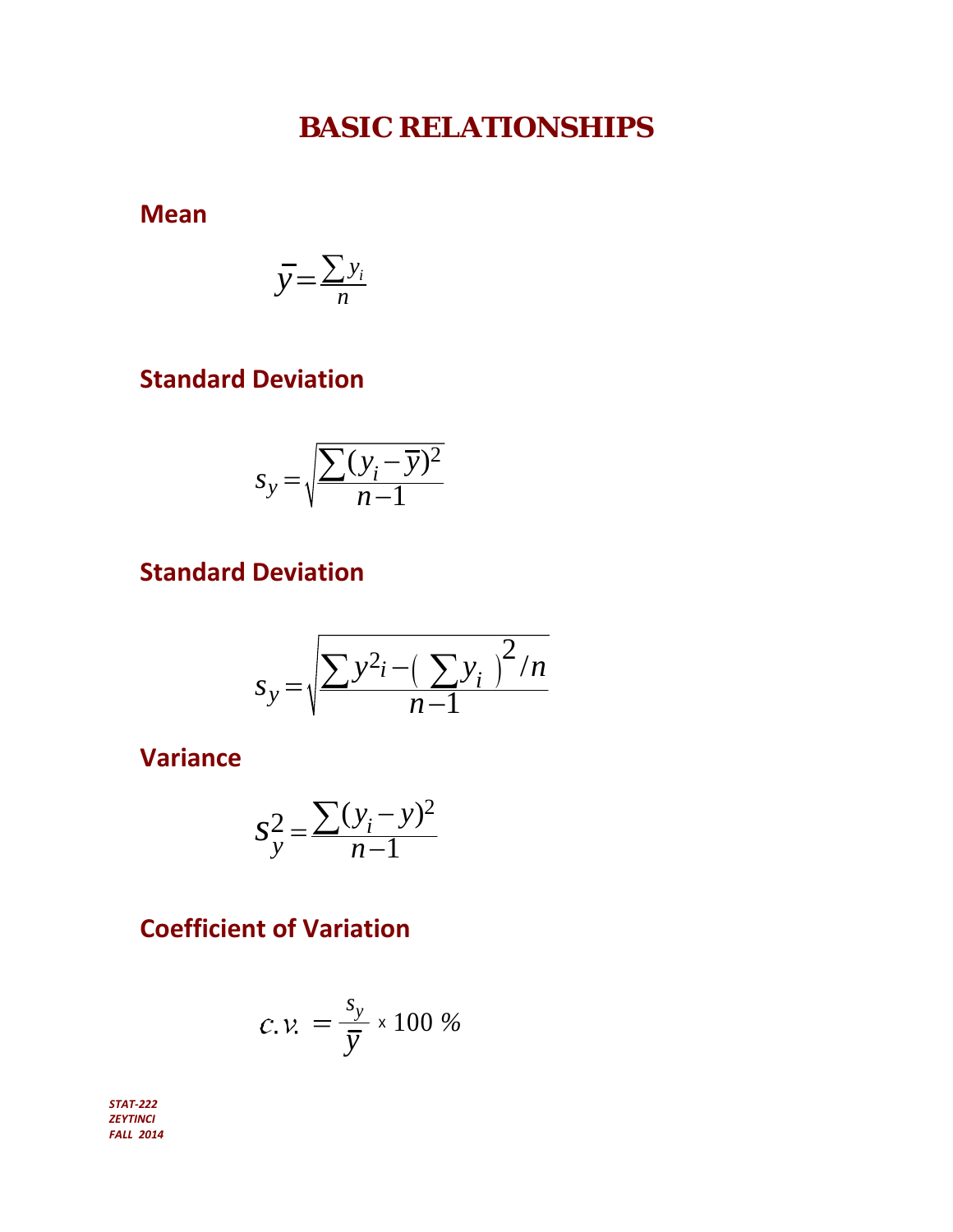# **FUNDAMENTALS OF ENGINEERING (FE) PROBABILITY AND STATISTICS**

FULL SOLUTION LL SOLD.

#### **Problem:**

A data set is given as listed below:

- 8, 25, 7, 5, 8, 3, 10, 12, 9
- (1) The mean of this set is most nearly:
	- $(A)$  7.98
	- $(B)$  8.15
	- $(C)$  9.67
	- (D) 12.85

(2) The **standard deviation** is most nearly:

- $(A) 6.32$
- $(B)$  7.85
- $(C)$  8.25
- $(D)$  9.14

*PRBST‐210 ZEYTINCI SPRING 2015*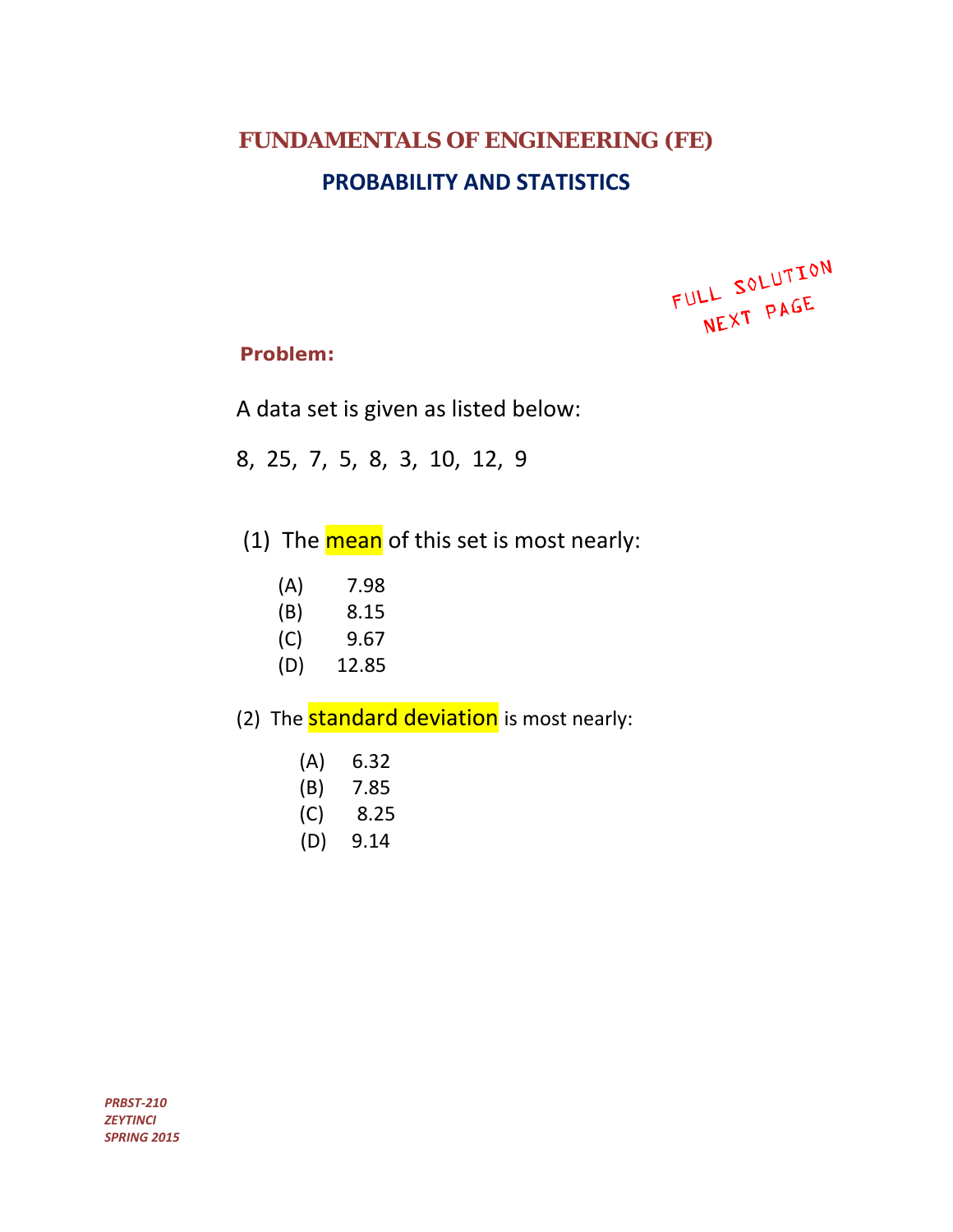#### **Problem:**

### **8, 25, 7, 5, 8, 3, 10, 12, 9**

Consider the data set given above:

- (a) Calculate the mean  $(\bar{y})$
- (b) Calculate the Standard Deviation (s*y*)

#### **Solution:**

The **mean** is the sum of scores divided by n where n is the number of scores.

1. 
$$
\overline{y} = \frac{\sum y}{n}
$$
 = (8+25+7+5+8+3+10+12+9)/9  
= 9.67

2. the standard deviation may be calculated using the following formula:

$$
s_y = \sqrt{\frac{\sum (y_i - \overline{y})^2}{n-1}}
$$
 Deviation =  $(y_i - \overline{y})$ 

 In order to calculate the values in the standard deviation formula, the following table may be used:

 **Deviation = Score - Mean** 

| Score | Mean | Deviation         | $(Deviation)^2$   |
|-------|------|-------------------|-------------------|
|       |      |                   |                   |
| 8     | 9.67 | $-1.67$           | 2.79              |
| 25    | 9.67 | $+15.33$          | 235.01            |
| 7     | 9.67 | $-2.67$           | 7.13              |
| 5     | 9.67 | $-4.67$           | 21.81             |
| 8     | 9.67 | $-1.67$           | 2.79              |
| 3     | 9.67 | $-6.67$           | 44.49             |
| 10    | 9.67 | $\cdot$ 33<br>$+$ | .11               |
| 12    | 9.67 | $+2.33$           | 5.43              |
| 9     | 9.67 | .67               | .45               |
|       |      |                   | $\Sigma = 320.01$ |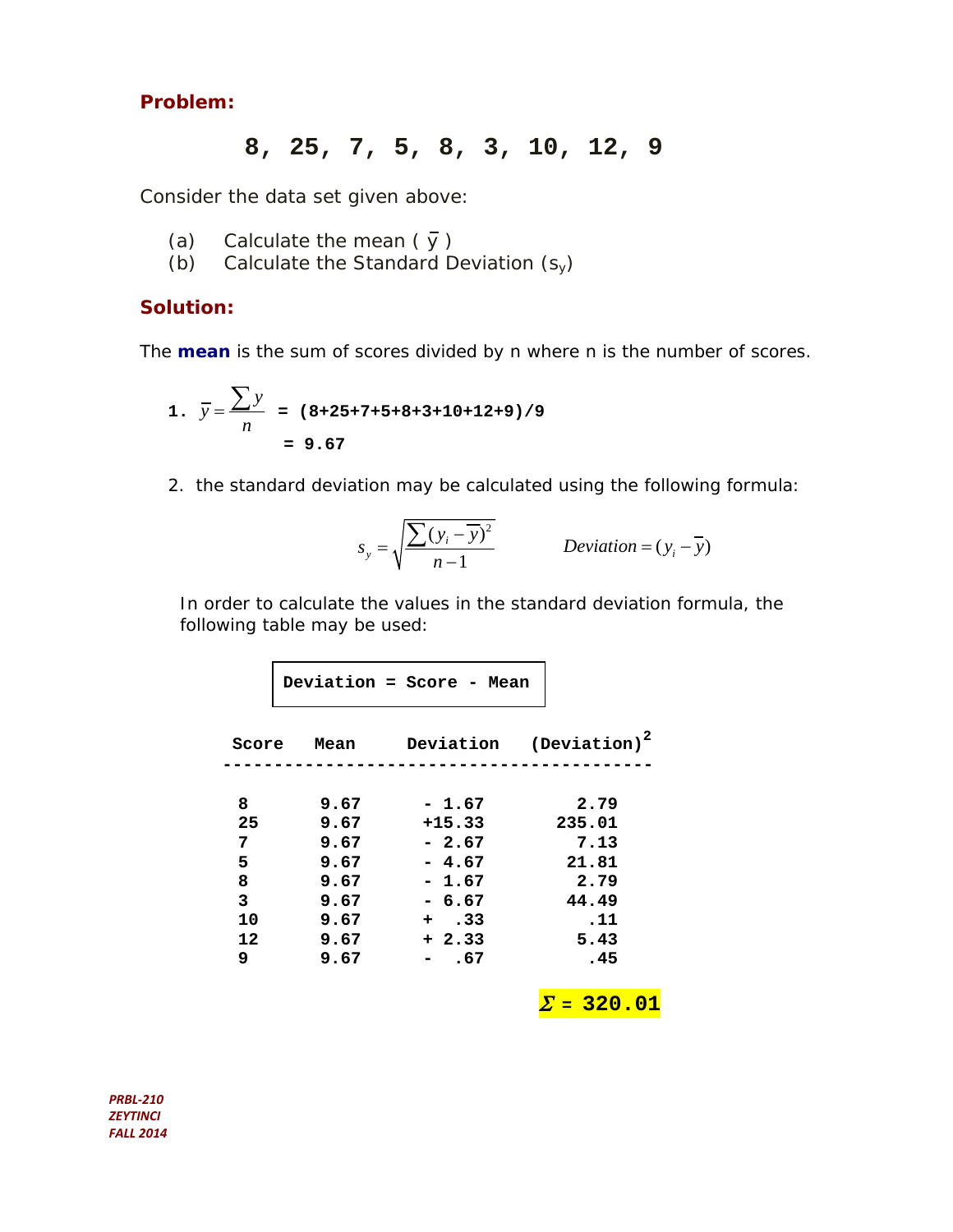#### **Standard Deviation(** *Sy* **)**

$$
s_y = \sqrt{\frac{\sum (y_i - y)^2}{n - 1}} = \sqrt{\frac{320.01}{9 - 1}} = 6.32
$$
  

$$
s_y = 6.32
$$

Alternate method for calculating the Standard Deviation: (The Raw Score Method)

Consider the raw scores 8, 25, 7, 5, 8, 3, 10, 12, 9.

- 1. First, square each of the scores.
- 2. Determine n, which is the number of scores.
- 3. Compute the sum of  $y_i$  and the sum of  $y_i^2$
- 4. Then, calculate the standard deviation as illustrated below.

| $score(y_i)$ | ${y_i}^2$ |                       |
|--------------|-----------|-----------------------|
| 8            | 64        |                       |
| 25           | 625       |                       |
| 7            | 49        | $n = 9$               |
| 5            | 25        |                       |
| 8            | 64        | $\sum y_i = 87$       |
| $\mathbf{3}$ | 9         |                       |
| 10           | 100       | $\Sigma y_i^2 = 1161$ |
| 12           | 144       |                       |
| 9            | 81        |                       |
|              |           |                       |
| 87           | 1161      |                       |

**Standard Deviation(** *Sy* **)** 

$$
s_{y} = \sqrt{\frac{\sum y^{2}_{i} - (\sum y_{i})^{2}/n}{n-1}} = \text{square root}[(1161) - (87*87)/9)/(9-1)]
$$
  
= square root[(1161 - (7569/9)/8)] = 6.32

# **IN FE-EXAM, YOUR " CASIO FX-115-ES PLUS " CALCULATOR SHOULD BE USED TO SOLVE THIS PROBLEM.**

*PRBL‐210 ZEYTINCI FALL 2014*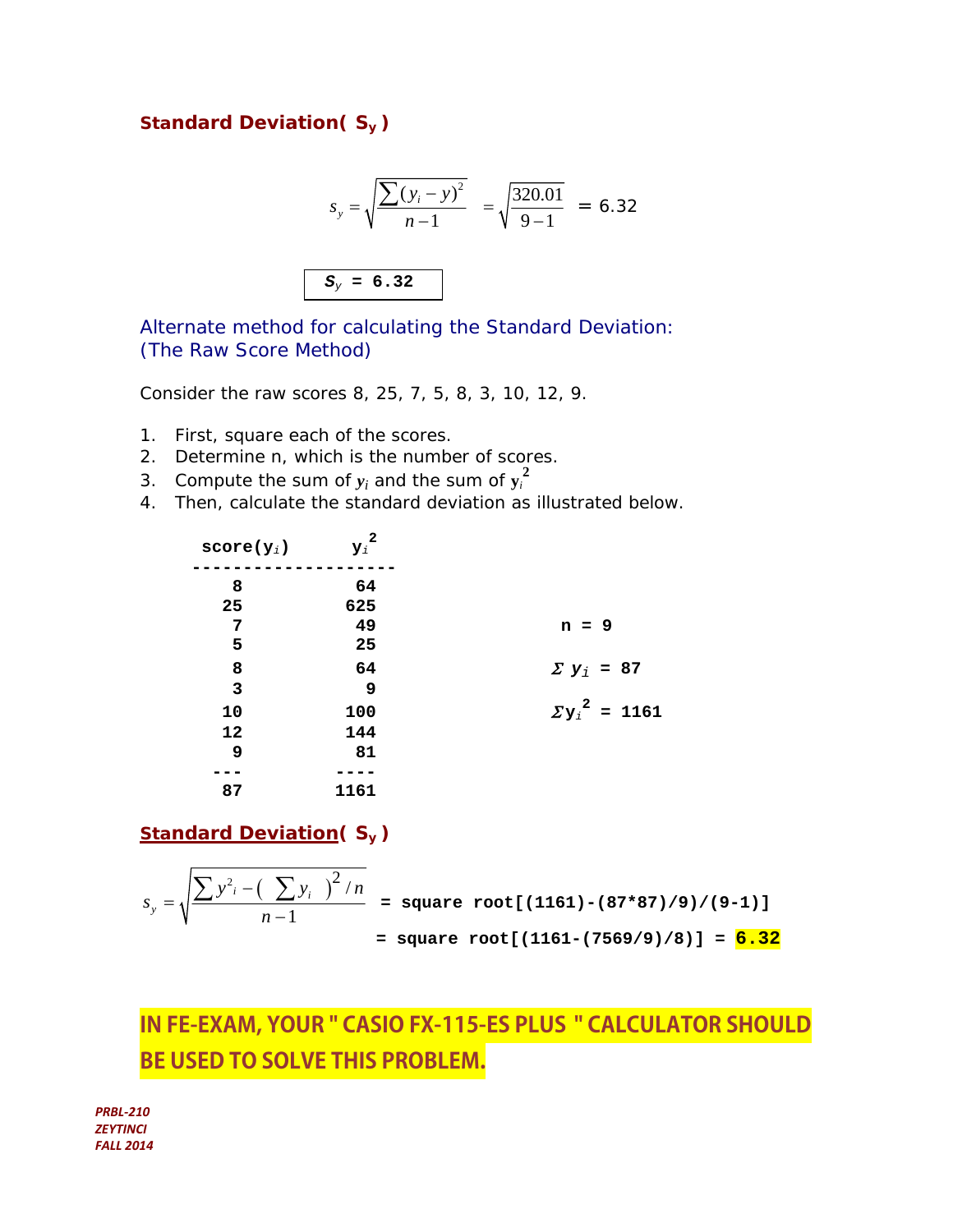# **FUNDAMENTALS OF ENGINEERING DYNAMICS**

- (1) A particle will remain at rest or continue with its motion, unless acted upon by an external force.
- (2) The force on an object is equal to its mass multiplied by its acceleration  $(F = m.a)$ .
- (3) Every action has an equal and opposite reaction.

These three laws of motion are known as:

- (A) Euler's Laws
- (B) Young's Laws
- (C) Poisson's Laws
- (D) Newton's Laws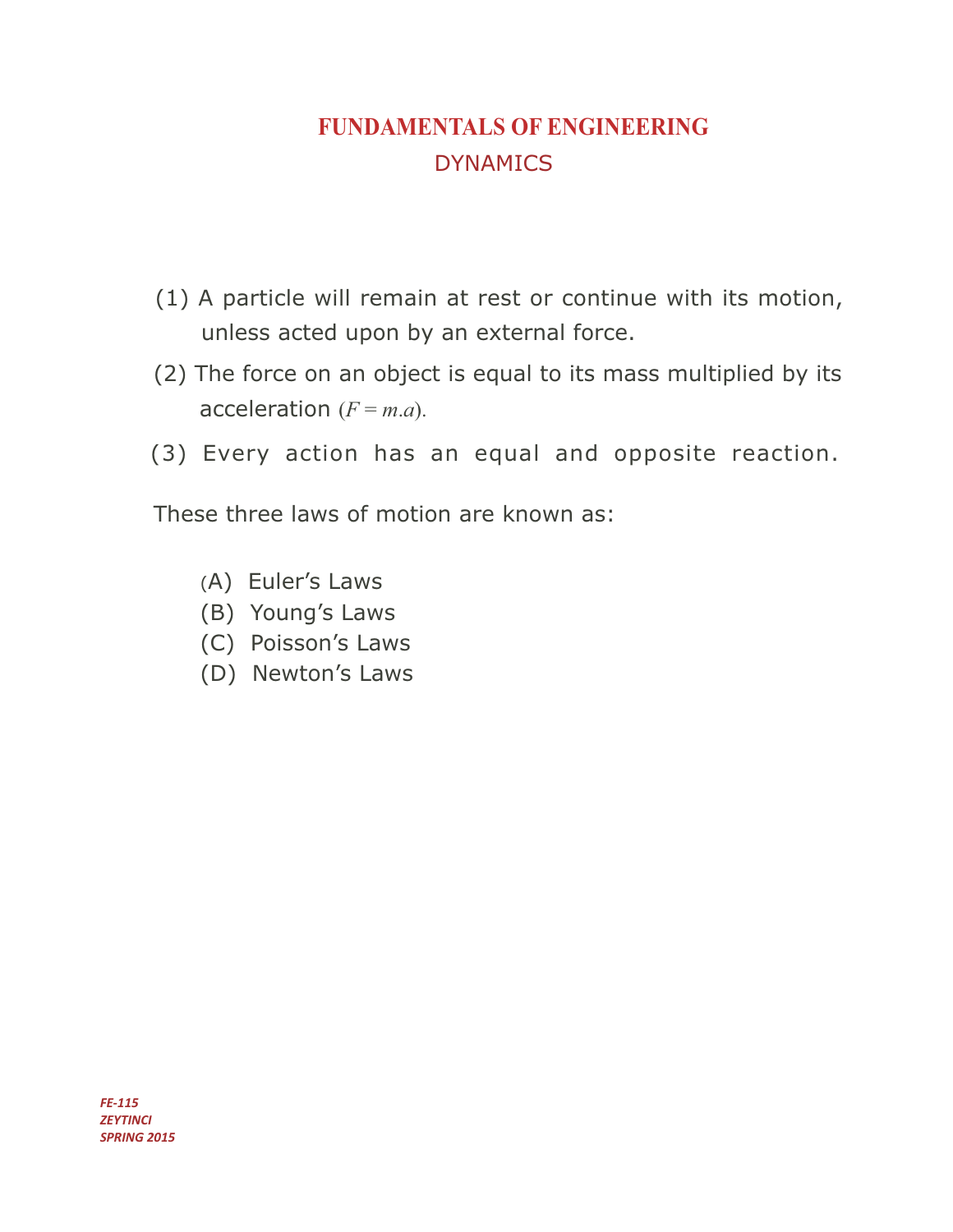# **FUNDAMENTALS OF ENGINEERING DYNAMICS**

## Problem:

A sprinter competing in a 100 m race accelerates uniformly for the first 40 meters in 6.0 seconds. She then runs at a constant speed for the remainder of the race. The total time (seconds) elapses when she crosses the finish line is most nearly:

- $\rightarrow$  (A) 10.5  $(B)$  11.4  $(C)$  12.0
	- $(D)$  13.4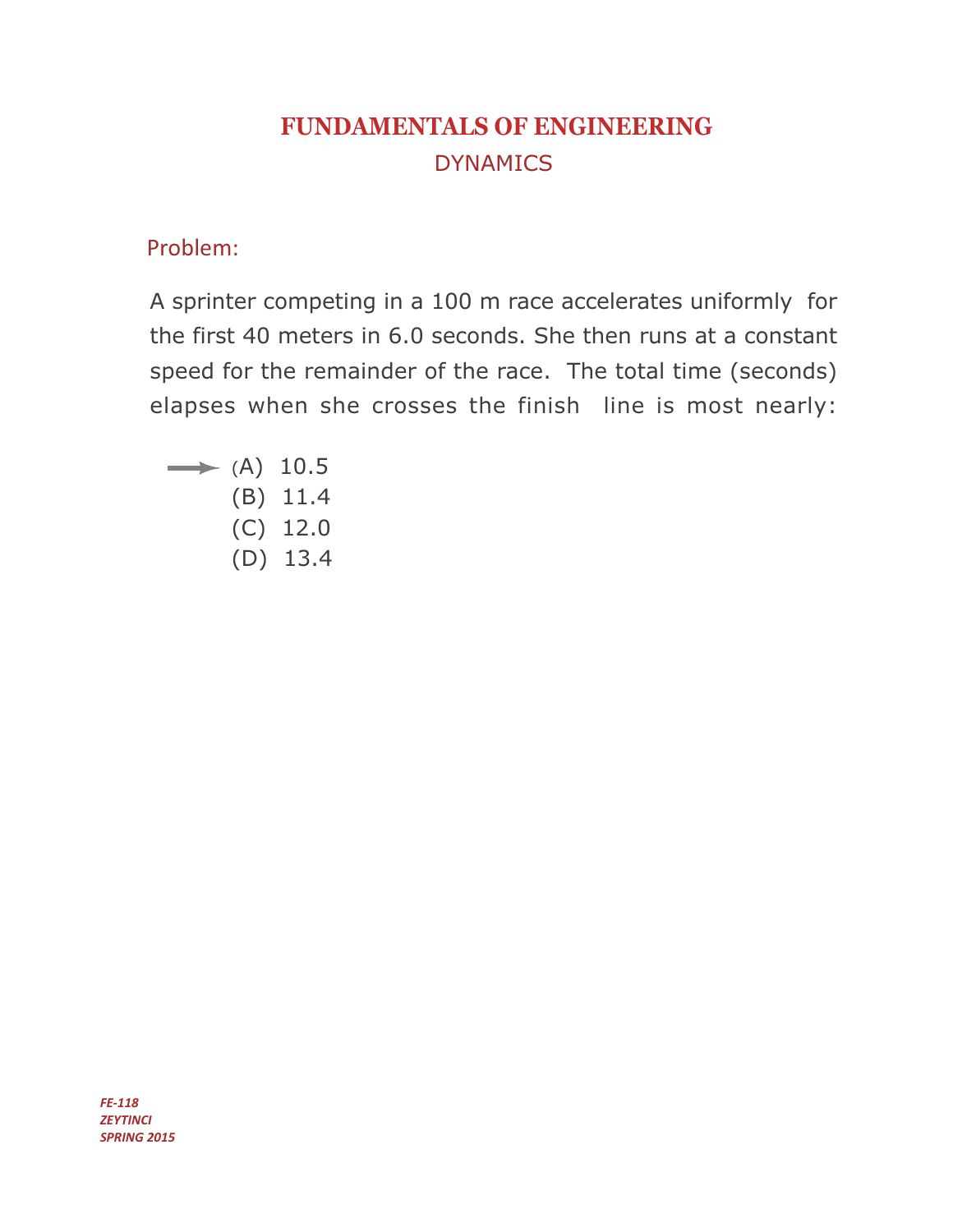# **KINEMATICS OF A PARTICLE**

## **FUNDAMENTALS OF ENGINEERING**



The van shown moves in a straight line such that for a short time its velocity is defined by  $v = (6t^2 + 4t)$  ft/s. Knowing that t is measured in seconds, answer the following:

- (1) The van's position (ft) in *t* = 4 seconds is most nearly
	- $(A)$  75
	- $(B) 90$
	- (C) 150  $s = ?$
	- (D) 160

(2) The van's acceleration (ft/s<sup>2</sup>) in  $t = 4$  seconds is most nearly

- (A) 35
- $(B)$  42
- $(C) 52$  $a = ?$
- (D) 68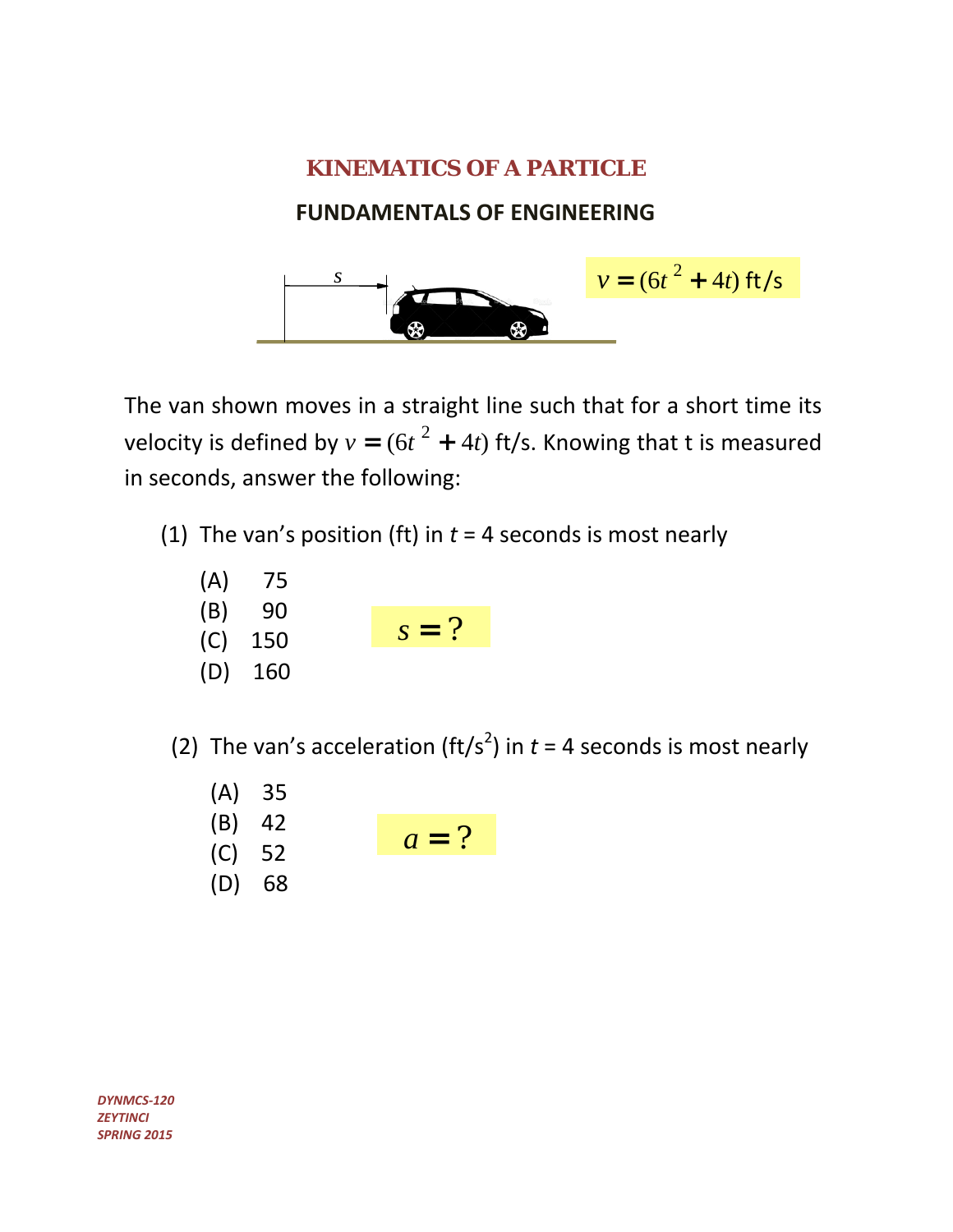# **DEFINITE INTEGRALS AREAS UNDER CURVES Using CASIO FX‐115 ES PLUS**

**Problem:**



The area under the graph shown is most nearly:

| (A) | 5.06 |
|-----|------|
| (B) | 4.25 |
| (C) | 2.15 |
| (D) | 1.37 |

*ASCE‐355 ZEYTINCI FALL 2014*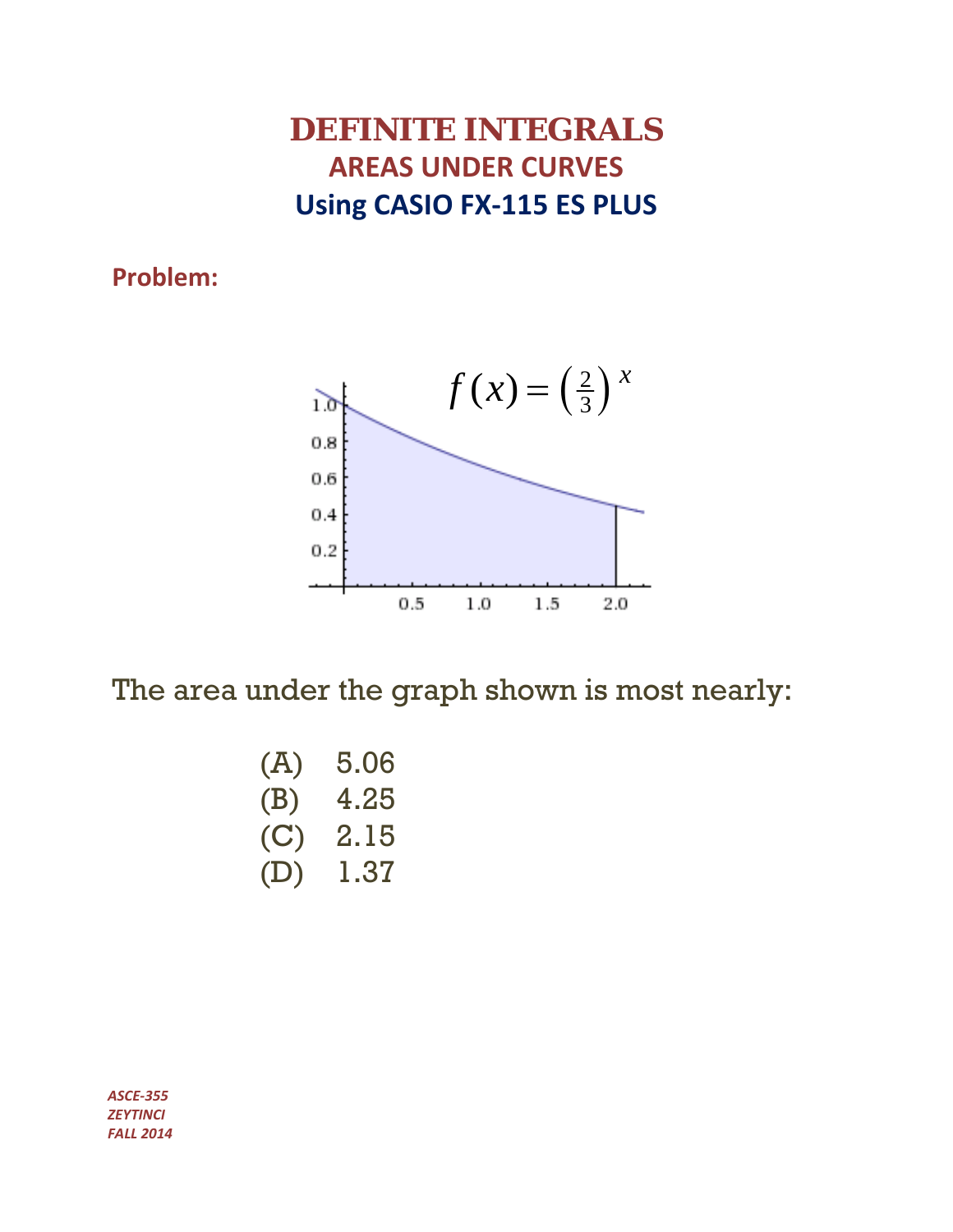# **SAMPLE (FE) PROBLEMS MORNING SESSION MATHEMATICS**

Problem:

$$
I = \int_0^3 x^2 \cdot (e^{-x^2}) dx
$$

The value of the definite integral shown above is most nearly:

> (A) **20** (B) **3986** (C) **1112** (D) **11432**

# Comments:

At first sight, this problem seems highly complex, but it is not. You can easily get the correct answer in exactly 15 seconds. Yes, in 15 seconds!



*ASCE‐418 ZEYTINCI FALL 2014*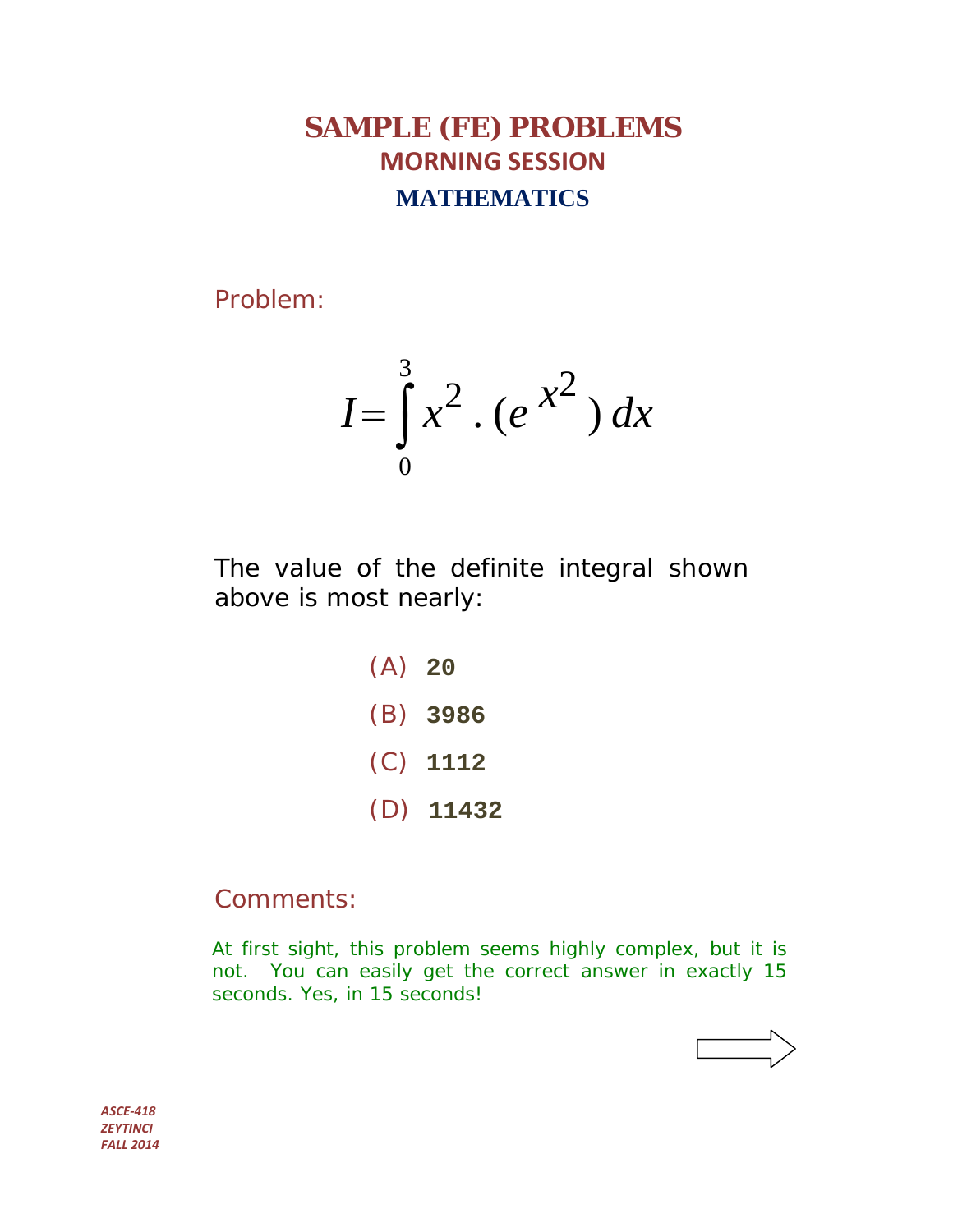# What can you do with your CASIO FX-115 ES PLUS ?





Enter the equation Into the calculator

Just hit the  $\boxed{\equiv}$  KEY and wait 15 seconds

> **Answer =** 11432.353

**ASCE-420 ZEYTINCI FALL 2014**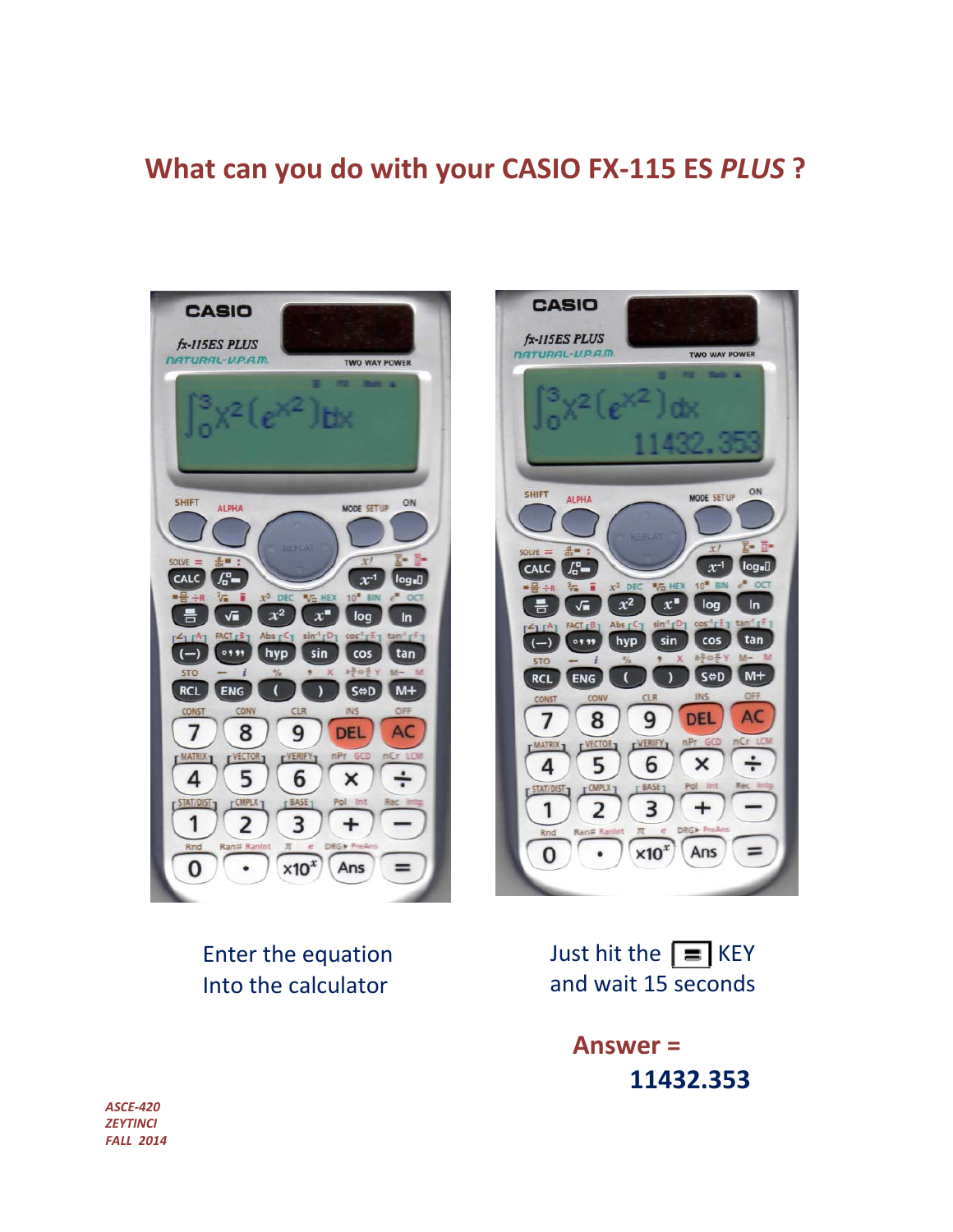# **W 12 X 50**



- $A = Area = 14.6$  in<sup>2</sup>
- $d =$  Depth = 12.2 in.
- $b_f$  = Flange Width = 8.08 in.
- $t_f$  = Flange Thickness = 0.640 in.
- $t_w$  = Web Thickness = 0.370 in.
- $I_x$  = Moment of Inertia = 391 in <sup>4</sup>
- $\overline{I}_y$  = Moment of Inertia = 56.3 in  $^4$
- $S_x$  = Section Modulus (x-x) = 64.2 in  $^3$
- $r_x$  = Radius of Gyration = 5.18 in
- Major axis or strong axis  $=(x-x)^2$
- Minor axis or weak axis = (*y-y*)

*W12x50 ZEYTINCI FALL 2014*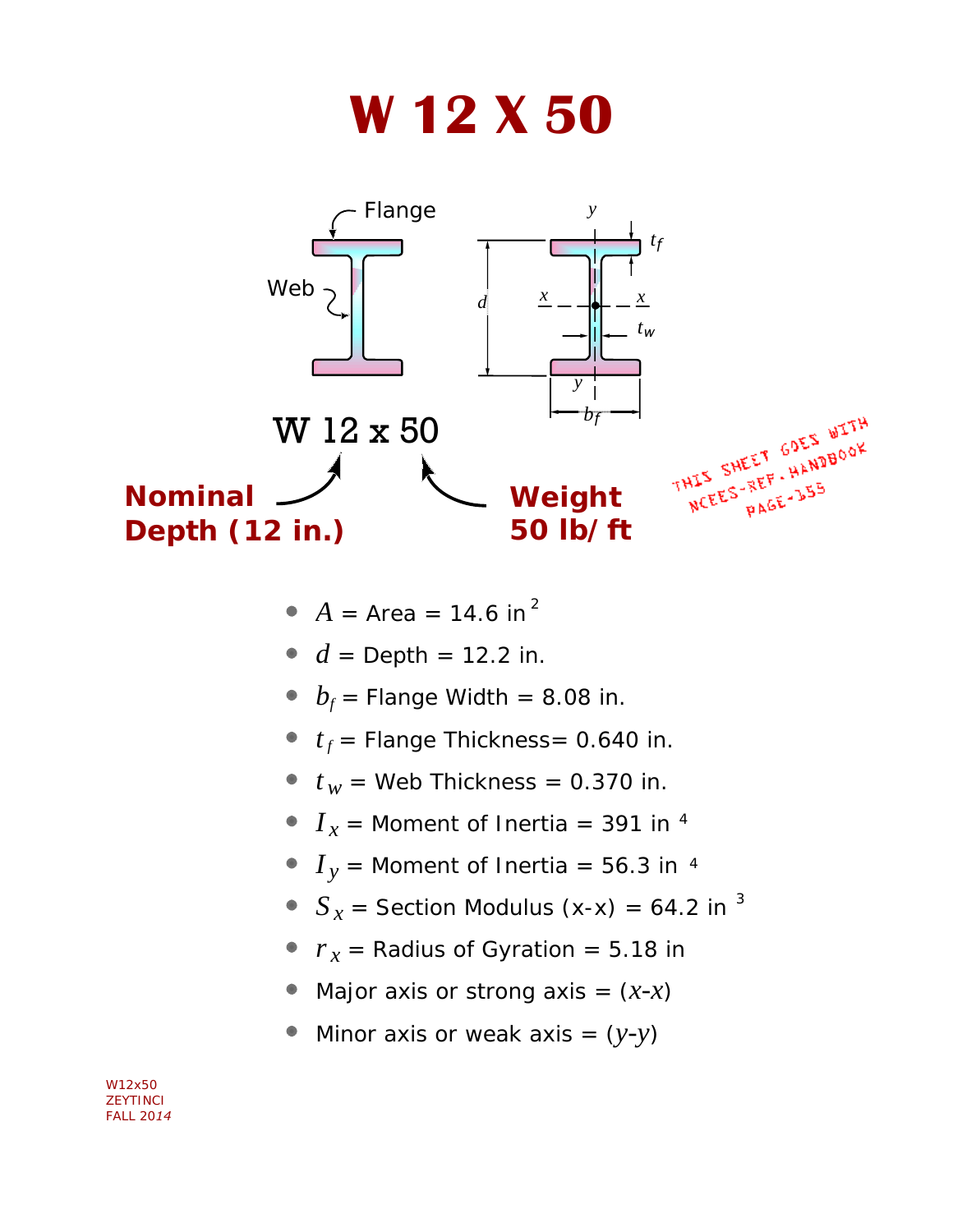# **PROFESSIONAL ENGINEERING (PE) FUNDAMENTALS OF ENGINEERING (FE)**

#### **MECHANICS OF MATERIALS**

**Problem:** (Deflection of Beams)

FULL SOLUTION LL SOLD.<br>NEXT PAGE



A determinate beam is loaded as shown. Knowing that the beam weight is included in the uniform load, answer the following questions:

(1) The maximum deflection (inches) is most nearly:

| (A) | 0.98 |                           |
|-----|------|---------------------------|
| (B) | 1.15 |                           |
| (C) | 1.39 | $\delta_{\text{max}} = ?$ |
| (D) | 1.85 |                           |

(2) The slope (radians) at support *A* is most nearly:

| (A) | 0.0055 |  |
|-----|--------|--|
| (B) | 0.0152 |  |
| (C) | 0.0880 |  |
| (D) | 0.1250 |  |

$$
\theta_A = ?
$$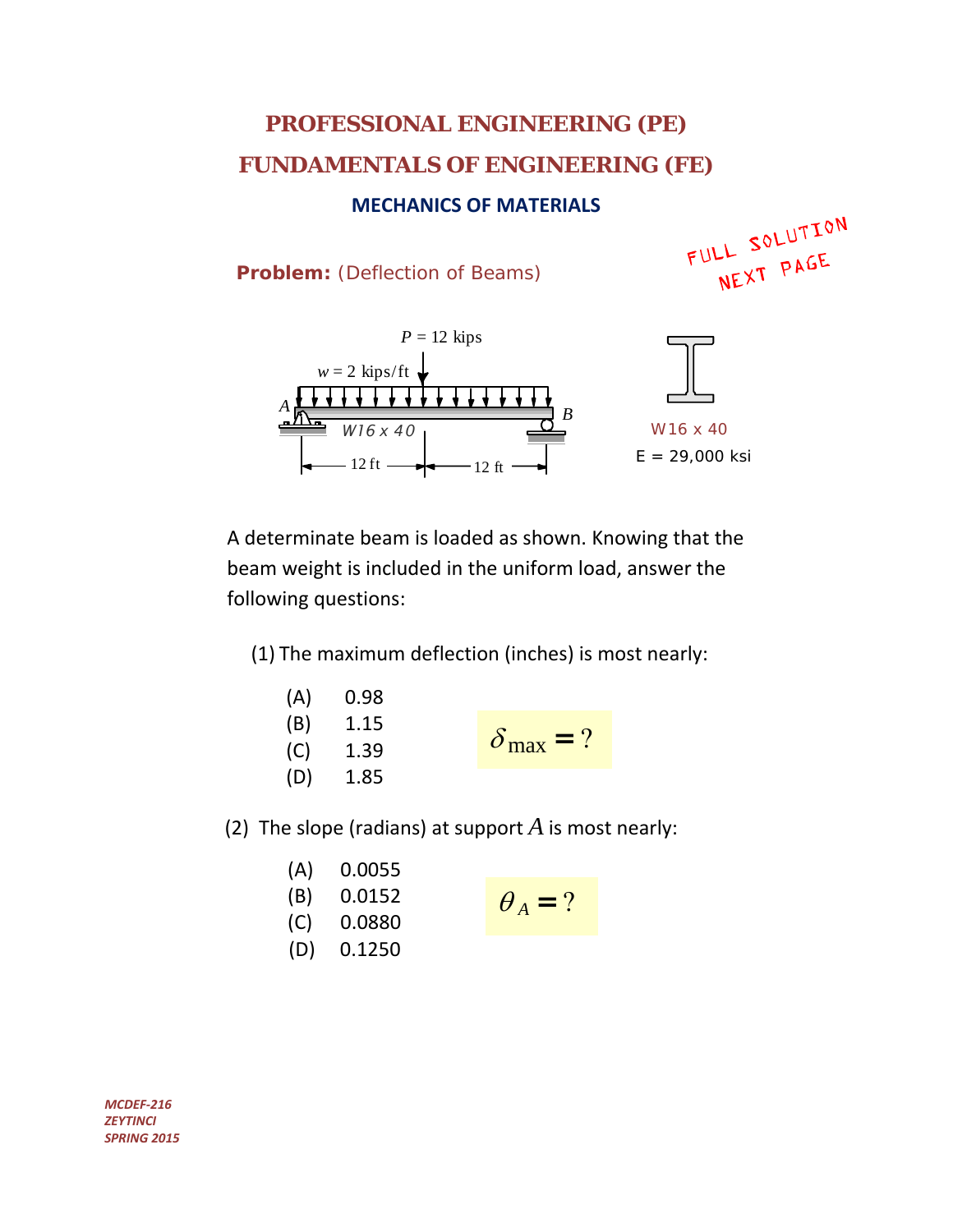#### **Problem**: (Beam Deflections)



For the simple beam shown the beam weight is included in the uniform load. Determine the maximum deflection and the slope at A (in radians).

**Solution:** We will use NCEES-Reference Handbook, page 155 and 81.



#### **Finding the maximum deflection:**

The maximum deflection will be at the midpoint of the span. For quick calculations when using US unit systems, architects and engineers use conversion factors like (12<sup>3</sup>) and (12<sup>2</sup>). For DEFLECTIONS this conversion factor is (12<sup>3</sup>) and for SLOPES the conversion factor will be (12<sup>2</sup>).

$$
\delta_{\max} = \frac{5}{384} \frac{wL^4}{EI} + \frac{1}{48} \frac{PL^3}{EI} = \frac{5}{384} \frac{(2.0) (24)^4}{(29,000)(518)} (12^3) + \frac{1}{48} \frac{(12) (24)^3}{(29,000)(518)} (12^3)
$$

 $= 0.994 + 0.397 = 1.391$  inches

**Finding the slope at support A:**

$$
\theta_{A} = \frac{wL^{3}}{24EI} + \frac{PL^{2}}{16EI} = \frac{1}{24} \frac{(2.0) (24)^{3}}{(29,000) (518)} (12^{2}) + \frac{1}{16} \frac{(12) (24)^{2}}{(29,000) (518)} (12^{2})
$$

 $= 0.01104 + 0.00414 = 0.01518$  Radians

 $= 0.01518$  Radians

 *ZEYTINCI DEF‐216 FALL 2014*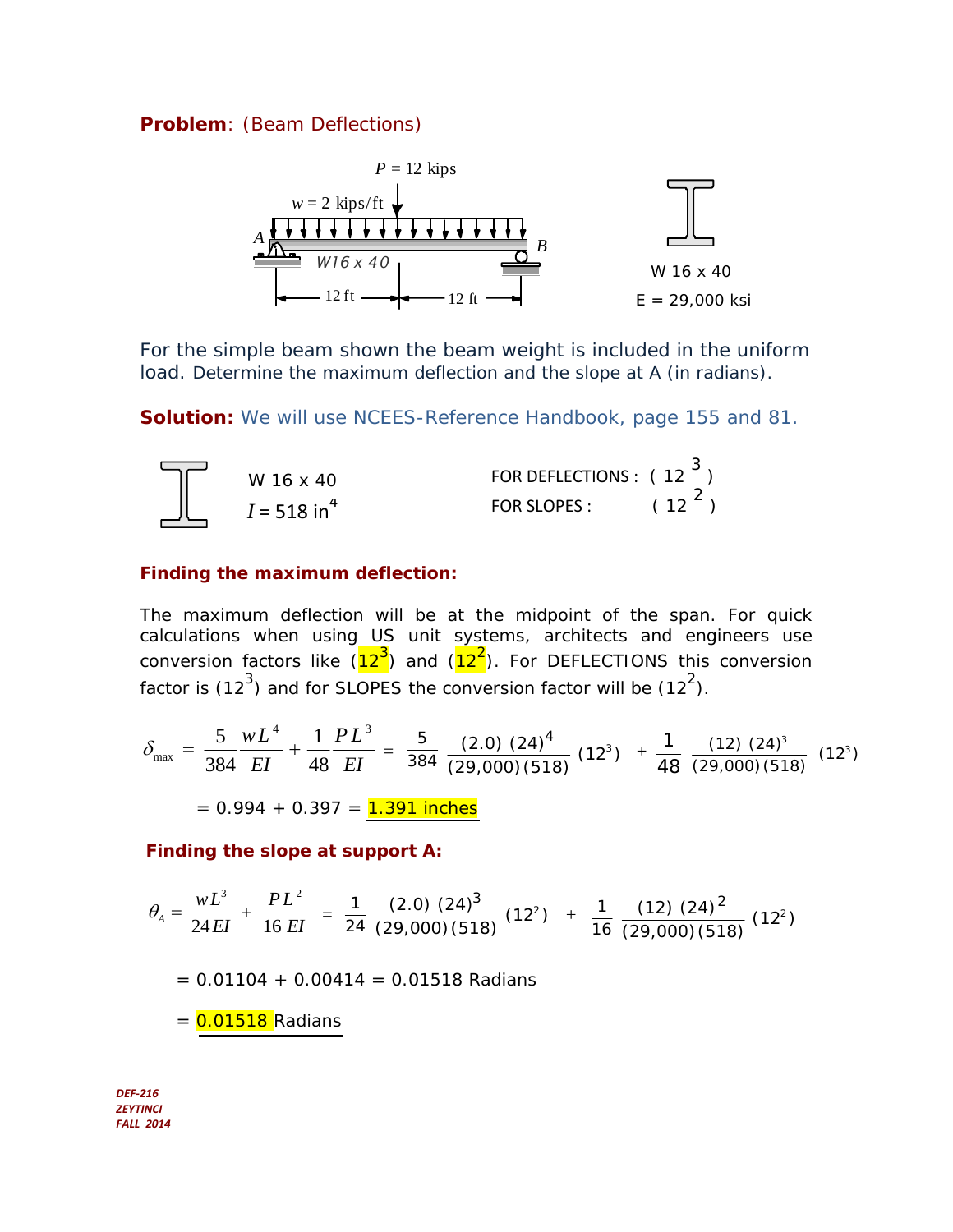#### **Problem:** (Deflections)



A composite beam is made of two W 12 x 40 welded together. The beam weight is included in the uniform load. Using the given beam dimensions and loads answer the following questions:

 $(1)$  the max. moment (ft.kips) in the beam is most nearly

- $(A)$  126
- $(B)$  165
- $(C)$  225
- $(D) 300$
- (2) the moment of inertia ( $in.<sup>4</sup>$ ) about the horizontal centroidal axis is most nearly  $(I_{cx})$ 
	- $(A) 307$
	- $(B) 515$
	- $(C) 614$
	- $(D)$  720
- (3) the max. deflection (in.) of the beam is most nearly
	- $(A)$  0.245
	- $(B)$  0.363
	- $(C)$  0.478
	- $(D)$  0.594
- (4) the slope (radians) at the left support is most nearly
	- $(A)$  0.00985
	- $(B) 0.00768$
	- $(C)$  0.00643
	- $(D) 0.02250$

**DEF-76 ZEYTINCI FALL 2014**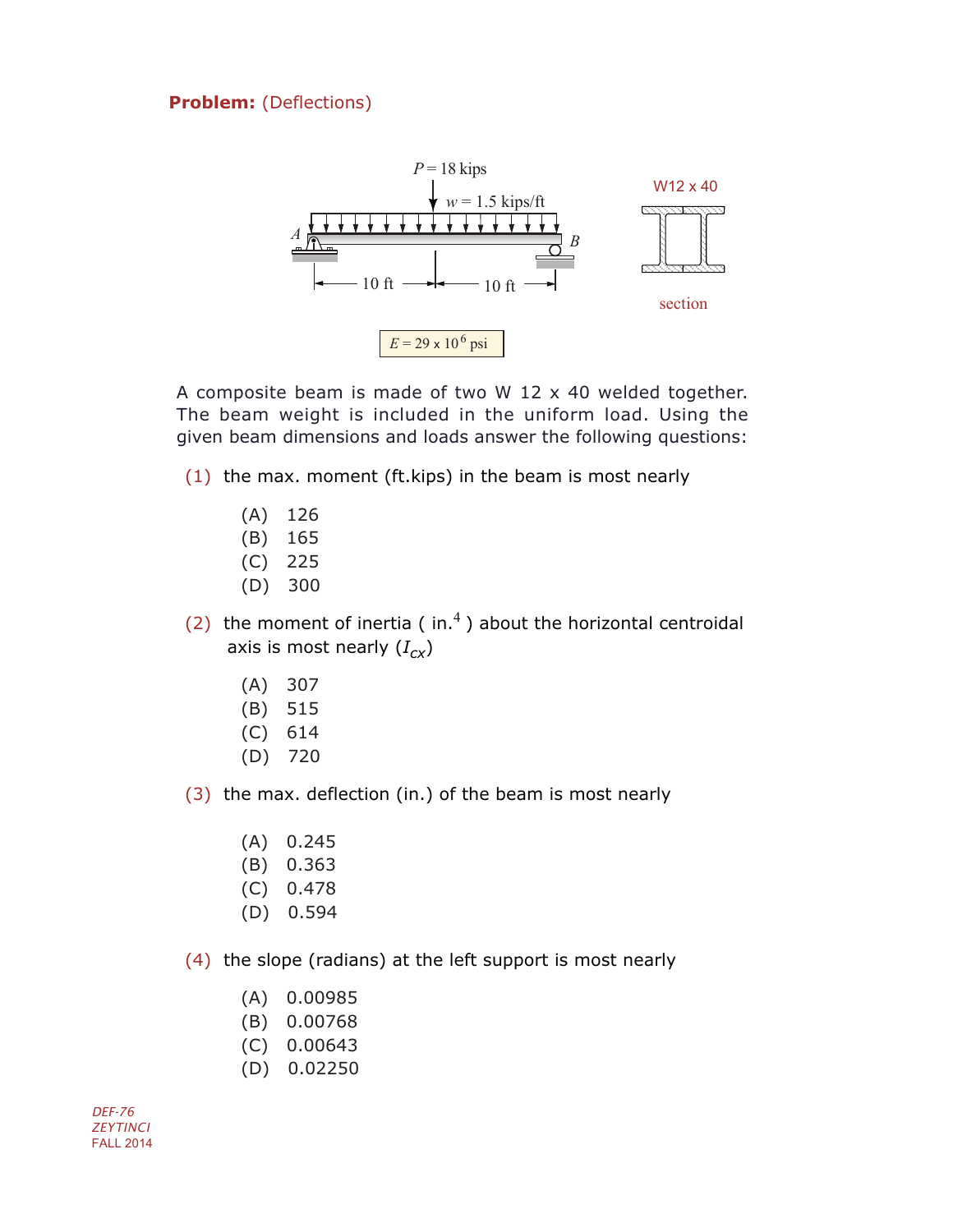#### **SHEAR FORCE AND MOMENT DIAGRAMS**



 $MVN-10$ **ZEYTINCI SPRNG 2014**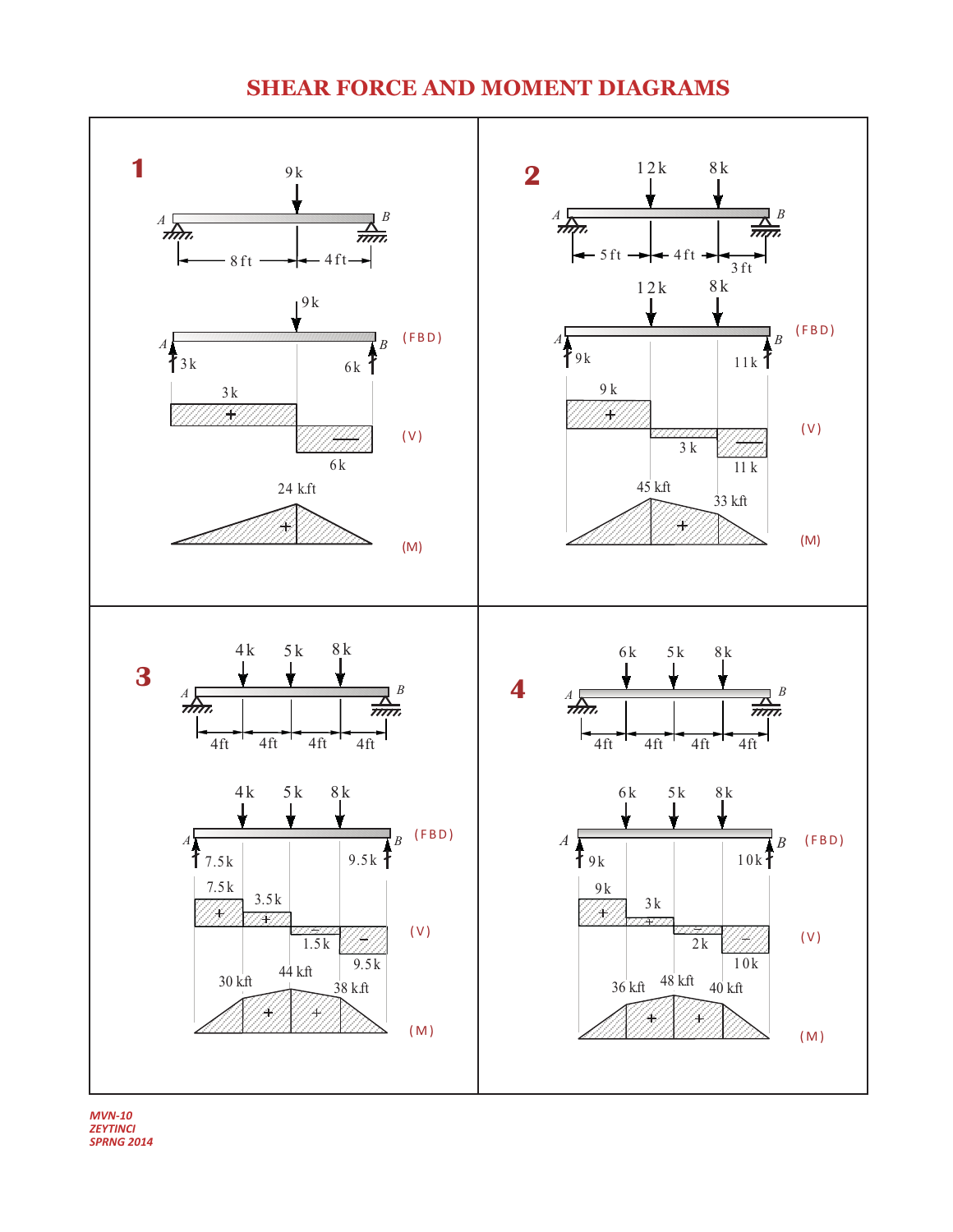#### **SHEAR AND MOMENT DIAGRAMS**



 $MVN-15$ **ZEYTINCI SPRNG 2014**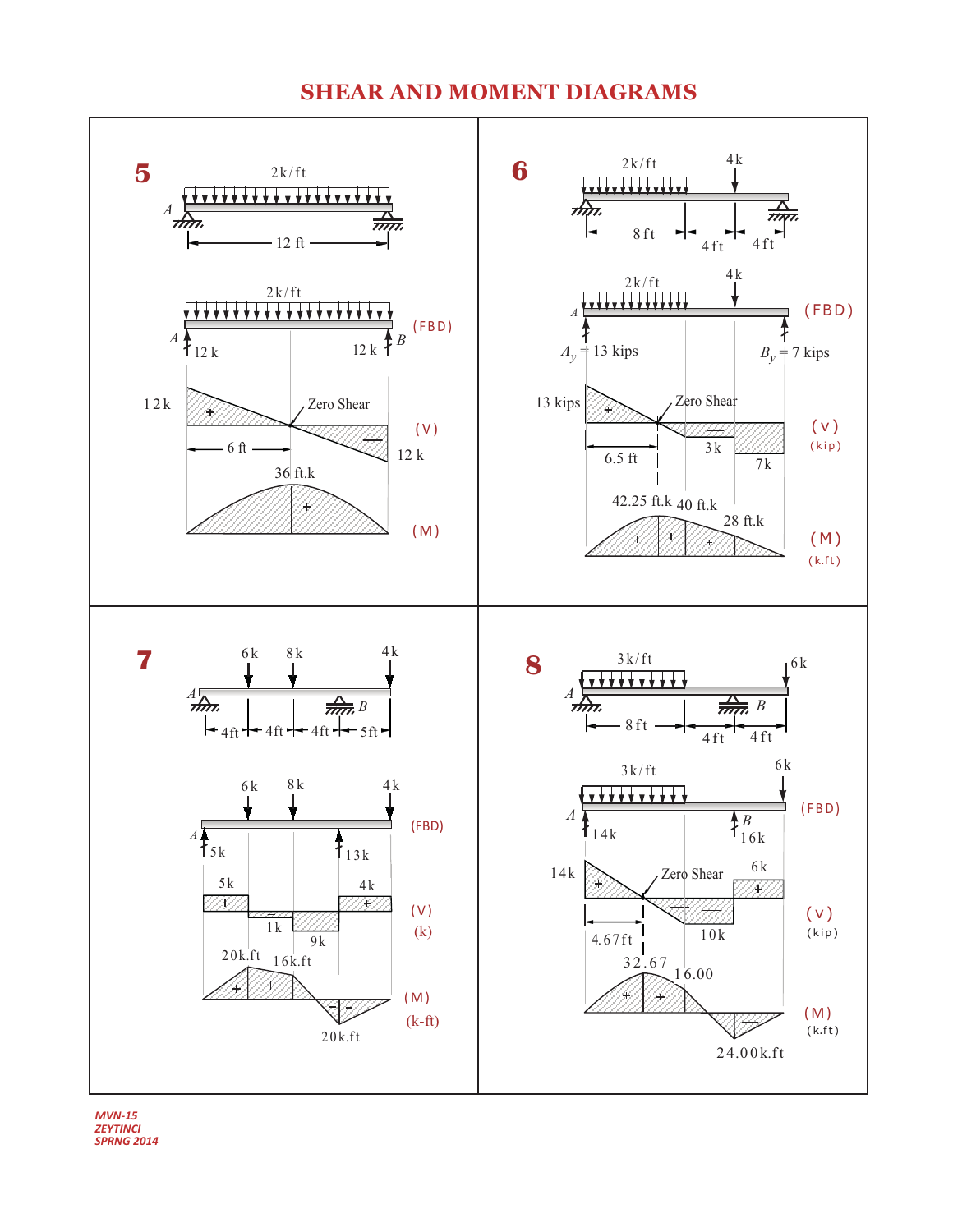#### **SHEAR AND MOMENT DIAGRAMS**



 $MVN-20$ **ZEYTINCI SPRNG 2014**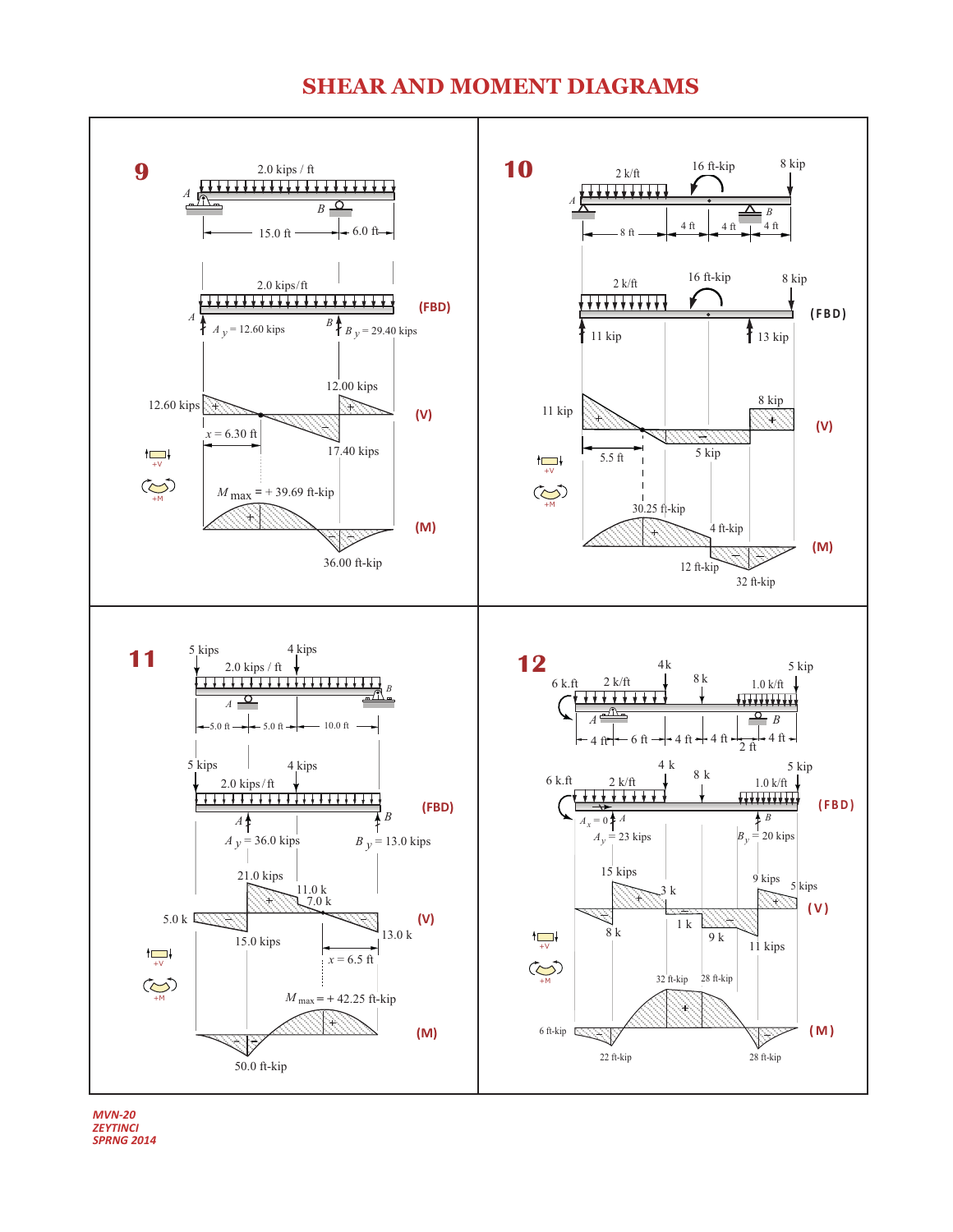## **SHEAR FORCE & BENDING MOMENT DIAGRAMS**













**BMLS-312 ZEYTINCI SPRING 2013**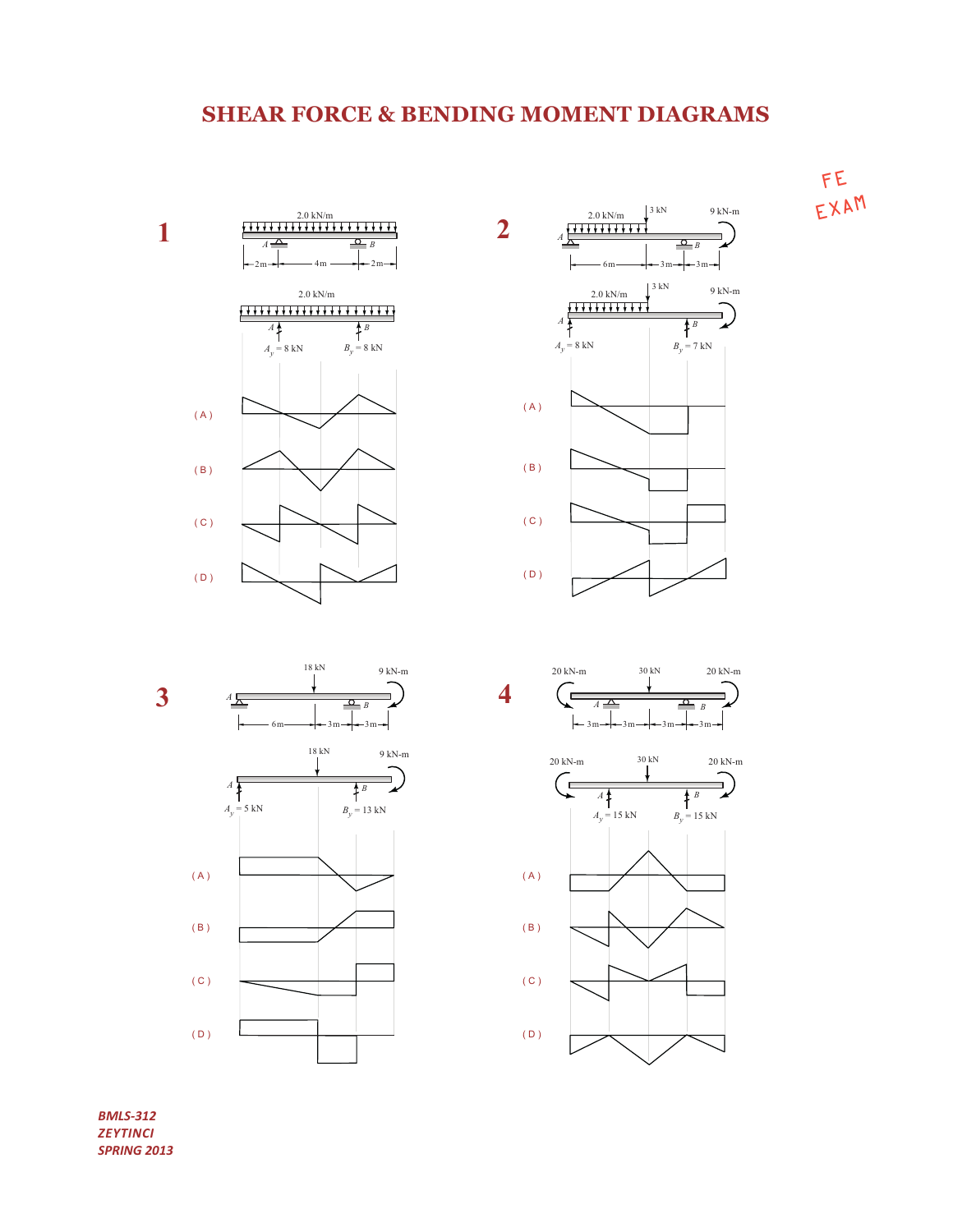

A simply supported beam is loaded as shown. Using the given support conditions, the magnitude of maximum bending moment (k-ft) is most nearly:



 $MCBM-10$ **ZEYTINCI SPRING 2015**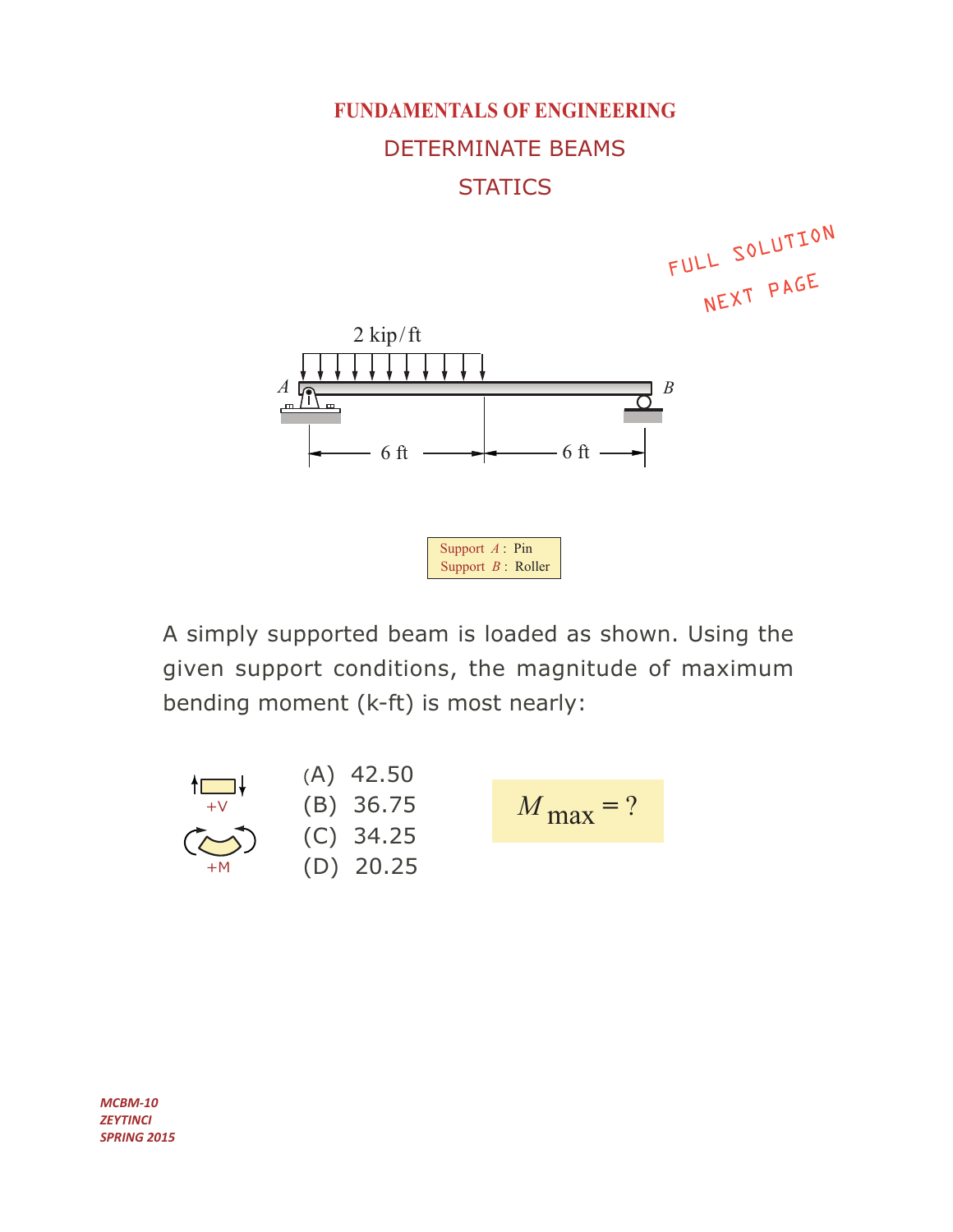#### **FUNDAMENTALS OF ENGINEERING**

# **Shear Force and Bending Moment Diagrams**





- (a) Determine the support reactions
- (b) Draw the shear force diagram
- (c) Draw the bending moment diagram



(Diagrams not drawn to scale)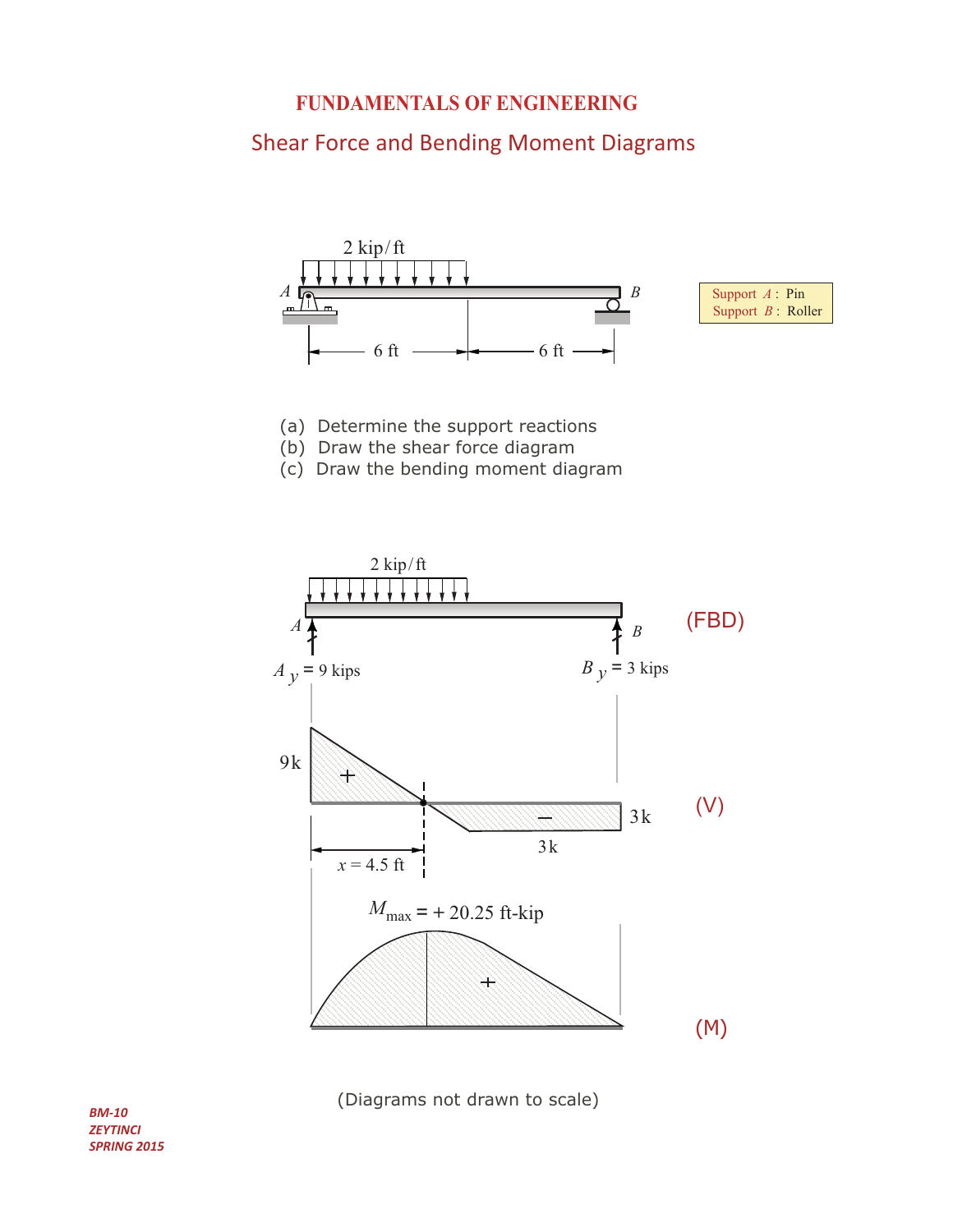

A simply supported beam is loaded as shown. Using the given support conditions, the maximum bending moment (k-ft) in the beam is most nearly:



 $MCBM-16$ **ZEYTINCI SPRING 2015**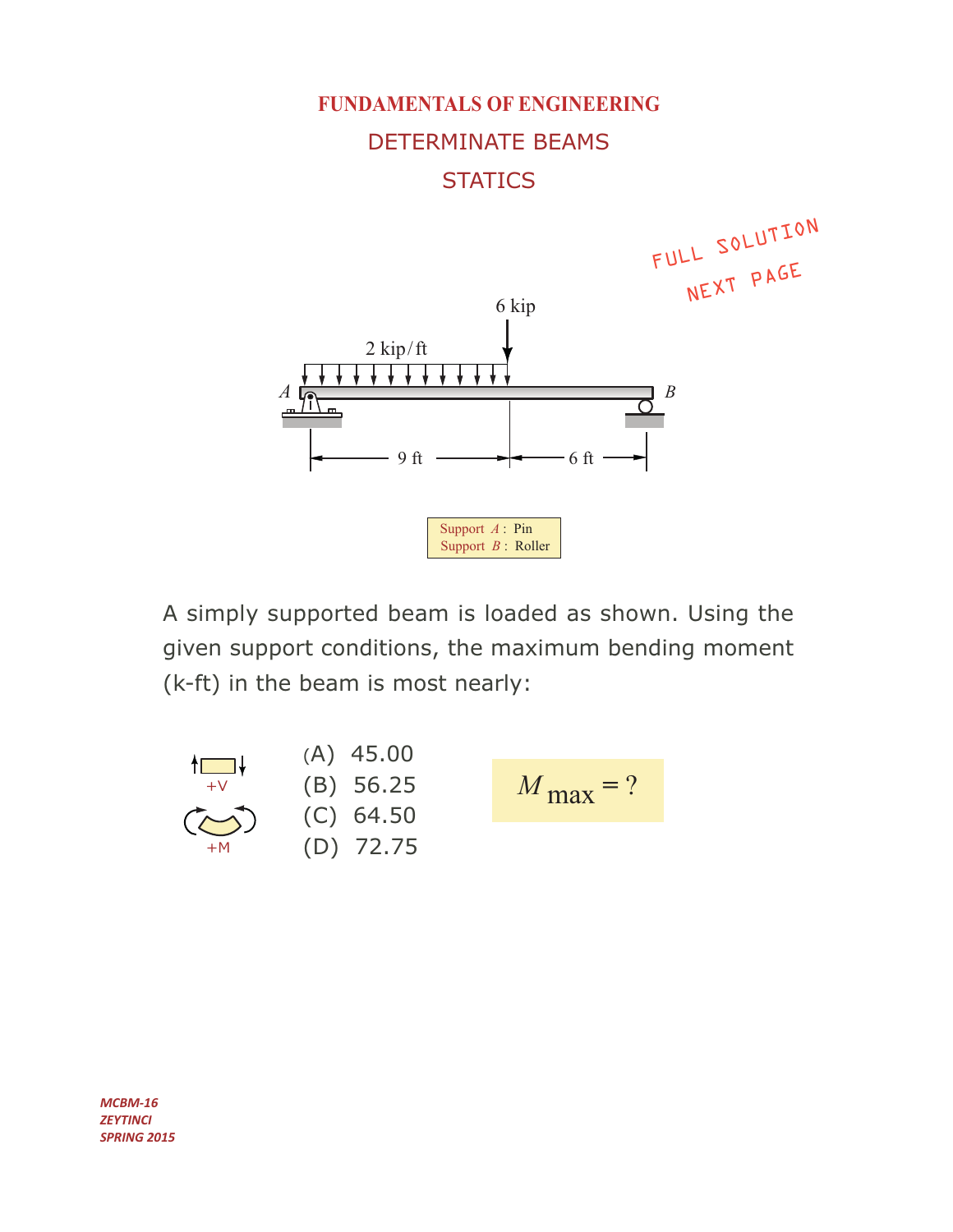#### **FUNDAMENTALS OF ENGINEERING**

## **Shear Force and Bending Moment Diagrams**





- (a) Determine the support reactions
- (b) Draw the shear force diagram
- (c) Draw the bending moment diagram



(Diagrams drawn not to scale)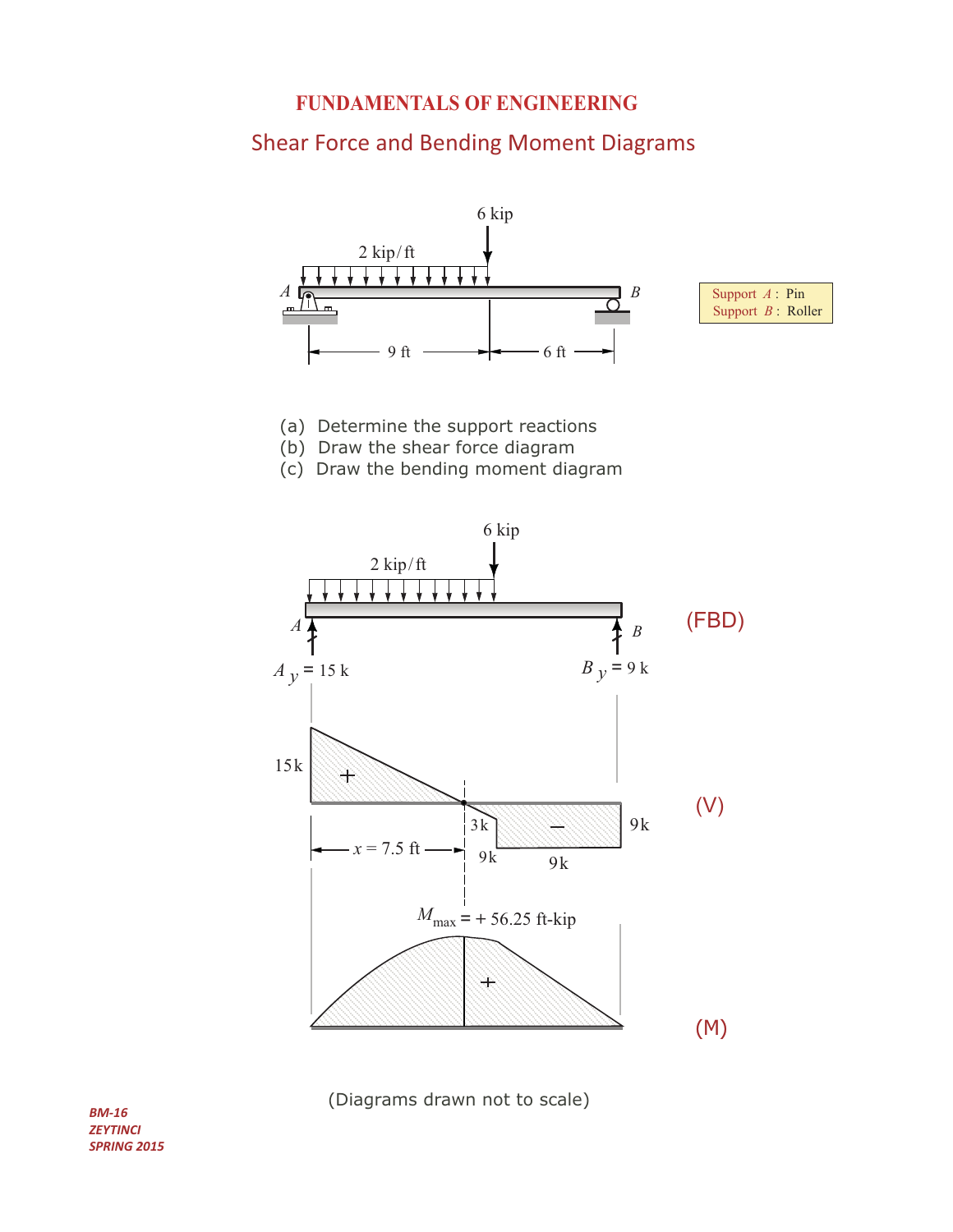

The shear force diagram of a determinate beam is given as shown. Knowing that all lines in the diagram are straight and there are no concentrated moments (couples) anywhere in the beam, the maximum magnitude of the bending moment (ftkips) in the beam is most nearly:



**MCBM-355 ZEYTINCI SPRING 2015**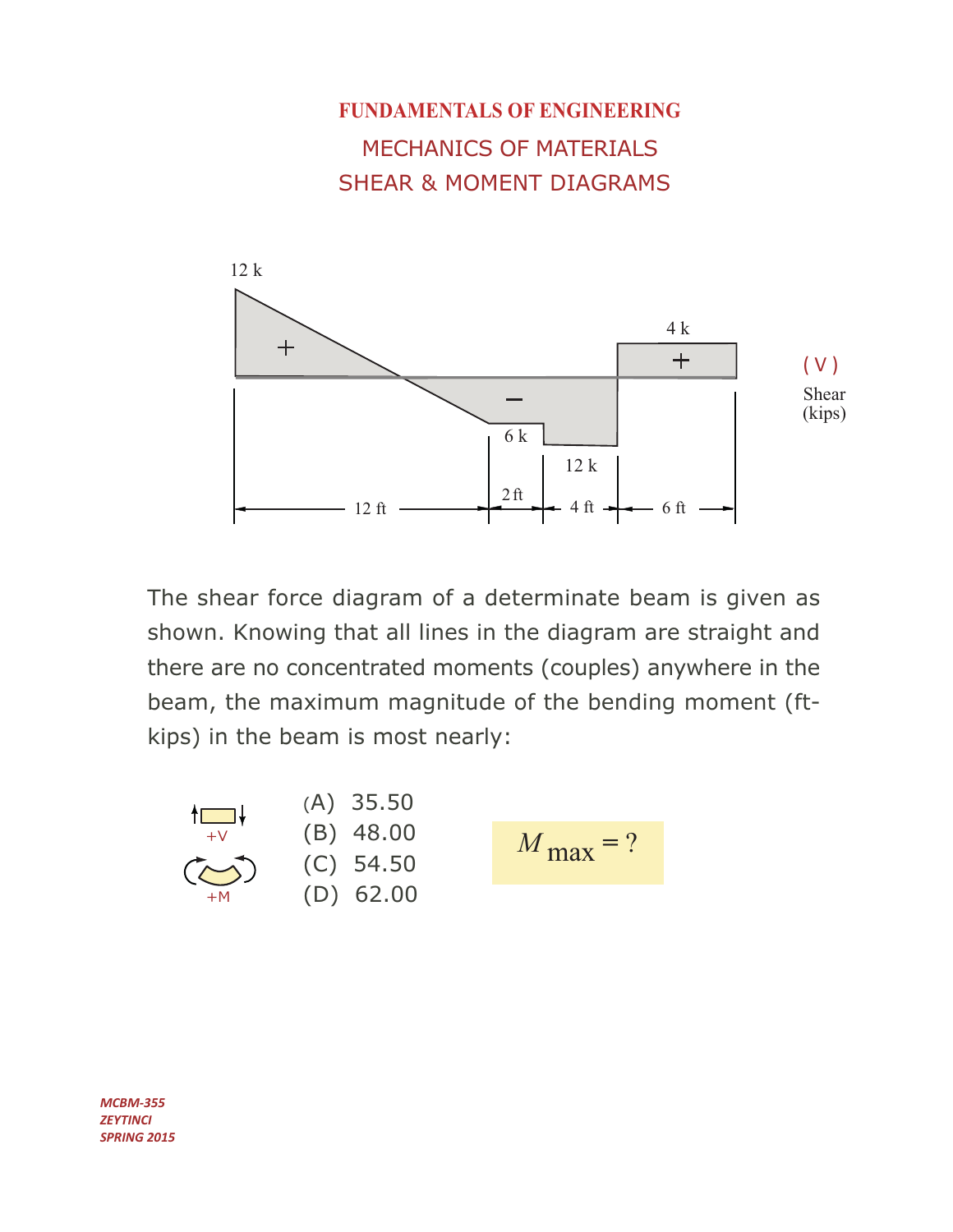#### **STRUCTURAL DESIGN**

#### **WALL FOOTINGS**



A R/C wall footing is loaded as shown. The material charactersitics are given as listed. Using the dimensions shown, the effective soil pressure  $(k/ft<sup>2</sup>)$  is most nearly:

**MCBM-10 ZEYTINCI SPRING 2015**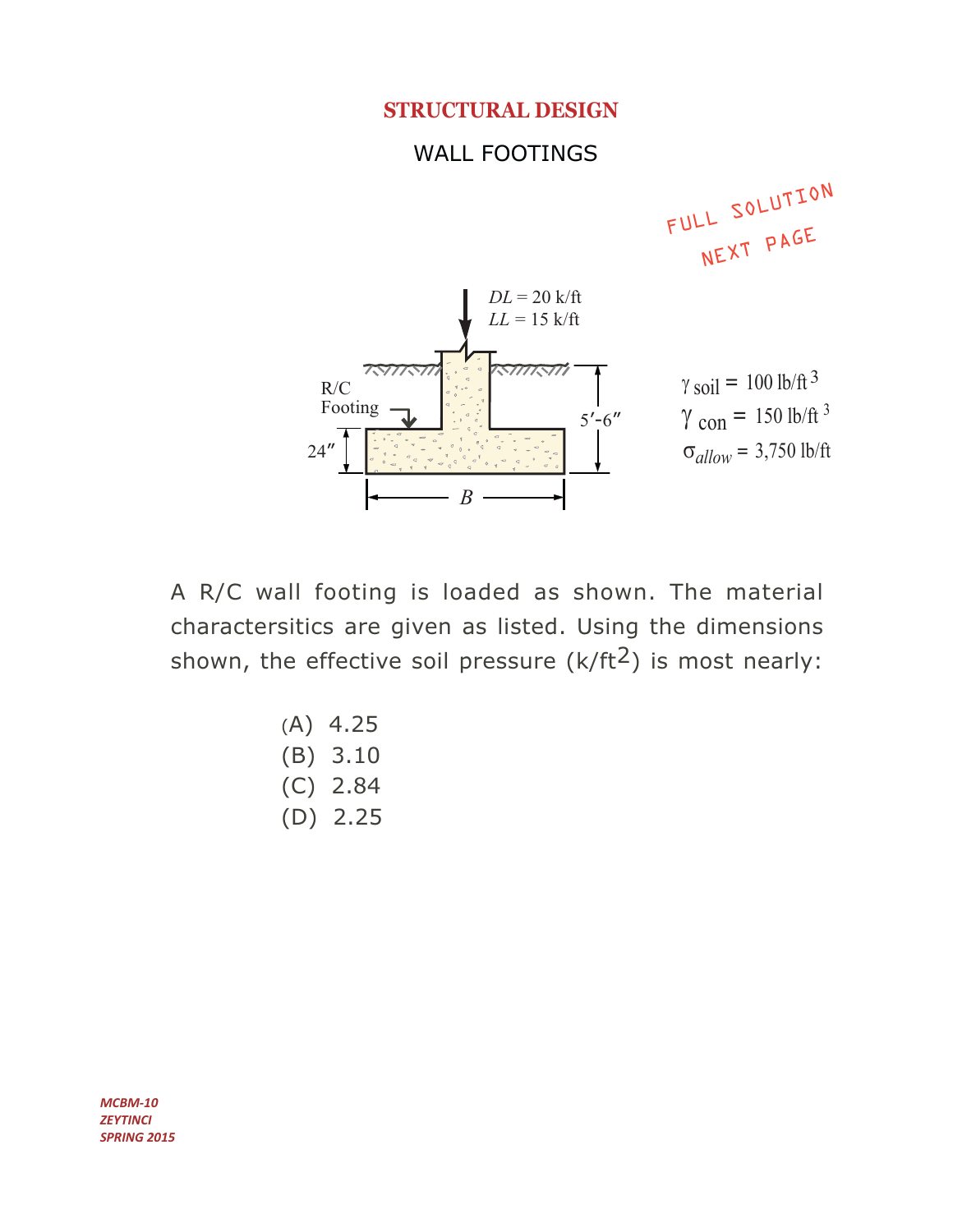# **DESIGN OF WALL FOOTINGS WALL FOOTINGS**



 $\gamma$  soil = 100 lb/ft 3  $\gamma_{con}$  = 150 lb/ft<sup>3</sup>

Allowable soil pressure:  $\sigma_a = 3,750$  lb/ft<sup>2</sup>

Using the listed data, determine:

- (a) The pressure due to the weight of soil fill on top
- (b) The pressure due to the weight of R/C footing
- (c) The effective soil pressure

#### **Solution:**

(a) Pressure due to the weight of soil fill on top:  $(q_{\text{sol}})$ 

 $q_{soil} = (t - h) (\gamma_{soil}) = \left(\frac{66 - 24}{12}\right) \times 100 = 3.5' \times 100 = 350 \text{ lb/ft}^2$ 

(b) Pressure due to the weight of footing:  $(q_{ftq})$ 

 $q_{ftg} = (h) (\gamma_{con}) = \left(\frac{24}{12}\right) \times 150 = 2' \times 150 = 300 \text{ lb/ft}^2$ 

(c) Effective soil pressure:  $(q_e)$ 

$$
q_e = q_a \cdot (q_{soil} + q_{ftg})
$$
  
= 3,750 - (350 + 300)  
= 3,100 lb/ft<sup>2</sup>

 $q_e$  = 3.10 kip/ft<sup>2</sup>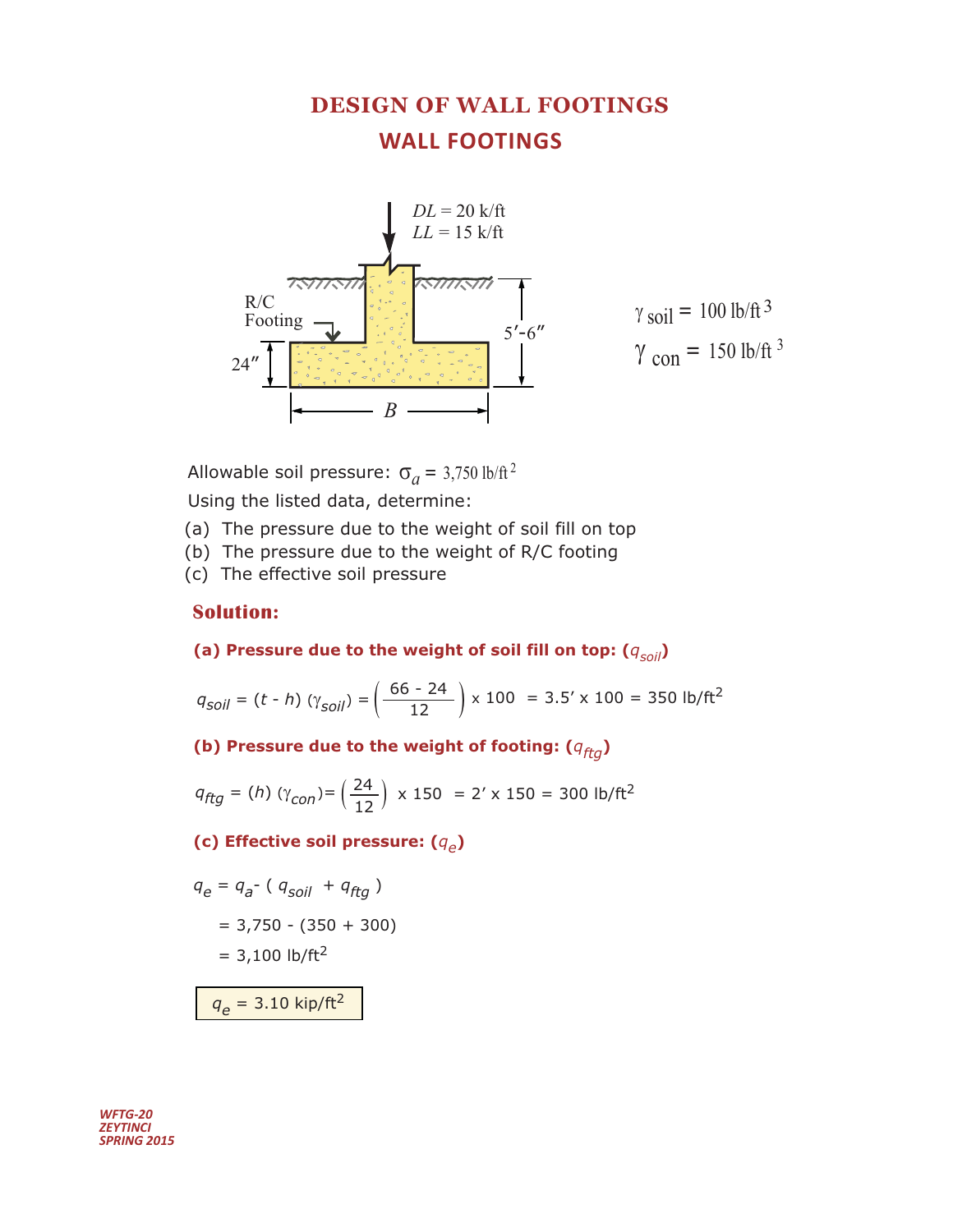#### **STRUCTURAL DESIGN**



A R/C wall footing is loaded as shown. The soil and concrete charactersitics are given as listed. Using the dimensions shown, answer the following questions:

(1) the width  $(B)$  of the footing (ft) is most nearly:

- $(A)$  9.5  $(B) 12.0$  $(C)$  13.0  $(D)$  14.5
- (2) the bearing pressure ( $k/ft^2$ ) for strength design is most nearly:
	- $(A)$  4.92  $(B)$  3.18  $(C)$  2.84  $(D)$  1.25